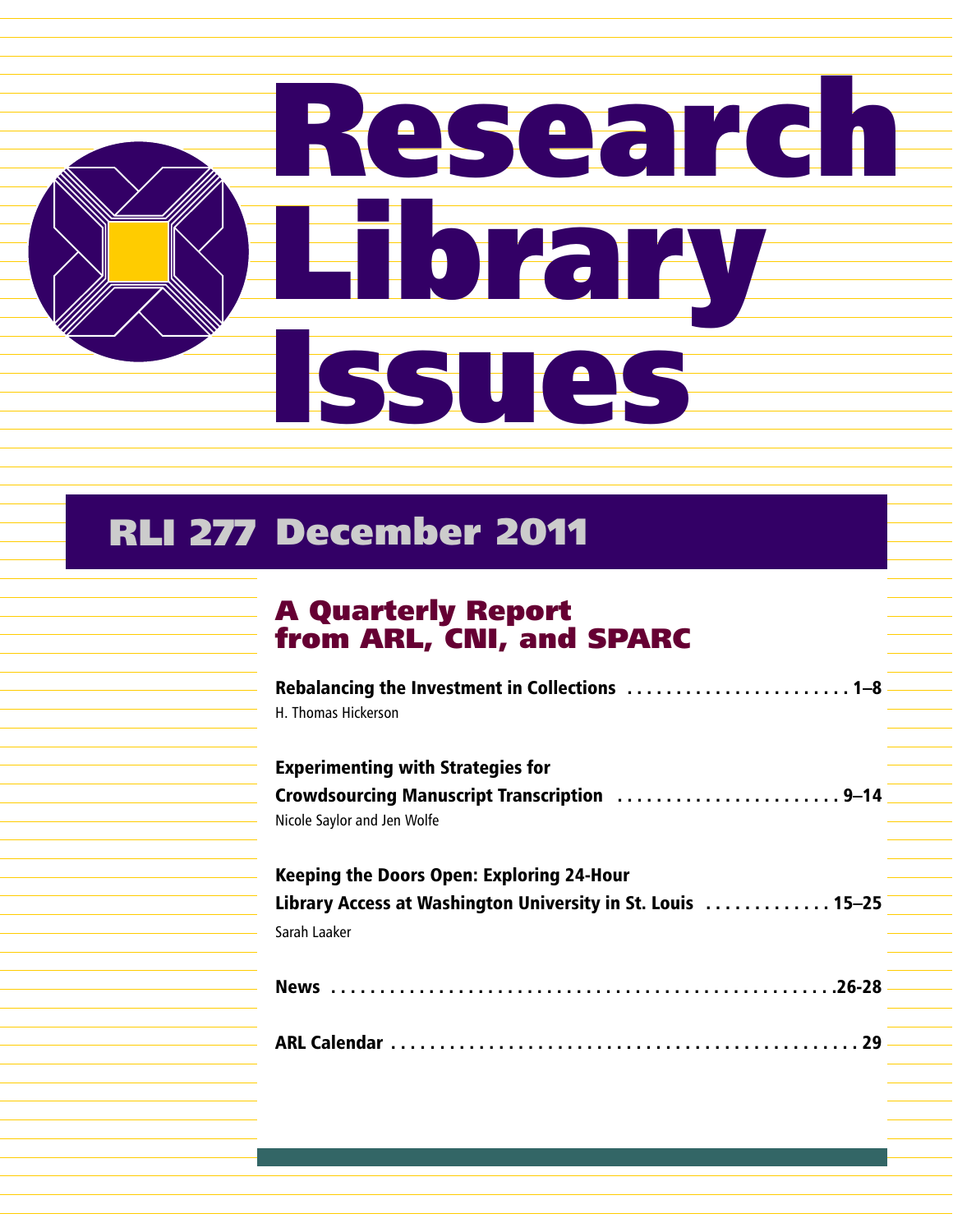## Rebalancing the Investment in Collections

H. Thomas Hickerson, Vice Provost for Libraries and Cultural Resources and University Librarian, University of Calgary

**Editor's note:** The author presented this paper on October 14, 2011, at the ARL-CNI Fall Forum on "21st-Century Collections and the Urgency of Collaborative Action," held in Washington, DC. Audio recordings of the forum sessions are available on the ARL website at http://www.arl.org/resources/pubs/fallforumproceedings/forum11.shtml.

ood morning, it is a pleasure to be here today and have a chance<br>to contribute to this rich dialogue regarding the research library<br>collection of the 21st century. To lay the groundwork for my<br>presentation I will talk brie to contribute to this rich dialogue regarding the research library collection of the 21st century. To lay the groundwork for my presentation, I will talk briefly about the nature of preserved information and how this contributed to shaping the research library collection of the 19th and 20th centuries. Then, while I will say a few things about my views regarding the nature of tomorrow's collection, I recognize that you have heard during the last 24 hours compelling presentations and comments regarding the various elements comprising this future. In my remarks, I will focus on two information types visualized data and special collections—that I feel are evocative of my general position that it is not just the information itself that determines the value of tomorrow's collection, but also where and how the information is and can be used.

I will then turn to the effort to delineate a new holistic framework for analyzing the aggregations of information presently available, and I will suggest steps to assist in positioning us to make reasoned decisions regarding current and future planning. I hope to introduce a new prism through which we can view the information universe and the portions of that universe we make explicit efforts to support the use of. This holistic approach includes an understanding of the full spectrum of information available to scholars and students and the technological capabilities, rights of use, and services necessary for full utilization of these resources. The holistic framework's raison d'être is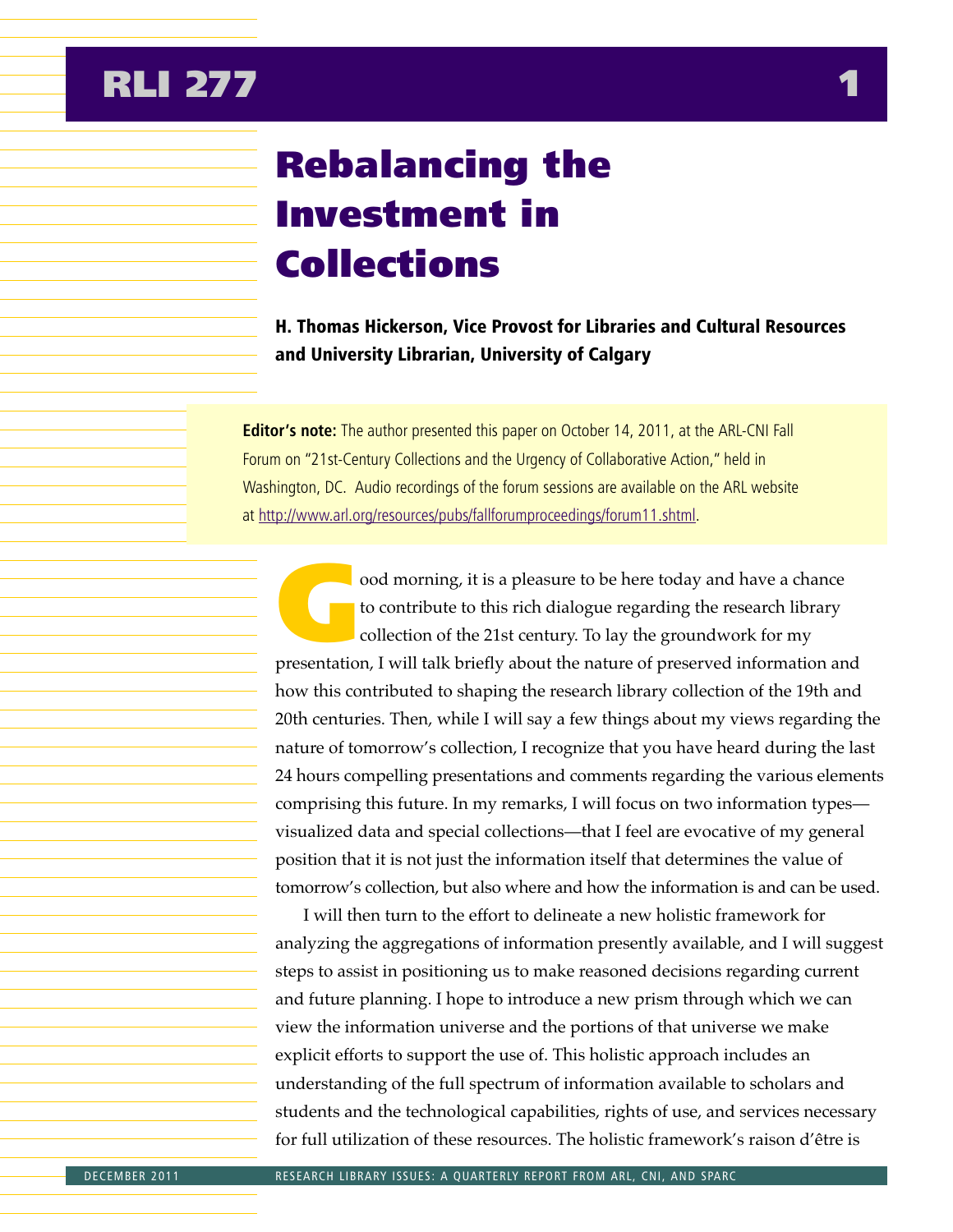knowledge creation—from inspiration to information, to analysis, synthesis and dissemination.

In concluding, I will turn to John Lombardi to advise us on how this new framework and the other thoughts and ideas he has heard here can be best employed in serving principal needs of our universities. He will also advise us on how to present this new vision to senior university administrators and how they might envision supporting our transformation.<sup>1</sup>

## The Nature of the Collection

First, a quick review of what the collection was and is. I suggest that the viewpoint commonly expressed regarding the comprehensive research library collection of the recent past fails to incorporate extensive shortcomings. Working as an archivist and special collections administrator for nearly 20 years, I am aware of the extent to which our preserved record of the past is remarkably incomplete and that we have limited knowledge of how and why and to what extent it is incomplete. Sumerian archaic cuneiform script is generally considered the oldest known writing system, beginning in the early Bronze Age, ca. 3100 BC, but to what degree is this knowledge uniquely based on the survival of the clay tablets on which it was recorded? And since some tablets were reused rather than preserved and preservation was restricted to those tablets that were fired, either in kilns or perhaps sometimes when cities were burned by invading armies, what portion of that record do we hold? This paradigm of highly selective preservation can be applied often, and how have regional climates impacted the preservation of document forms?

Many of our libraries hold medieval manuscripts produced in Latin by monastic scribes, but do we hold any of the 700,000 "Timbuktu manuscripts," produced in Arabic script or Africanized versions of Arabic from as early as the 13th century? I know that the Library of Congress does and an increasing number are now available on the web. In the modern day, we are aware that in some places, access to printing presses was restricted, thus shaping the early printed record. We are fully aware of the difference between the record of the conquerors and the conquered, the haves and the have-nots, aboriginal and non-indigenous populations, women and men, gay and straight. And of course, we have almost no record of those numerous societies for whom their principal transfer of history, science, and literature was verbal.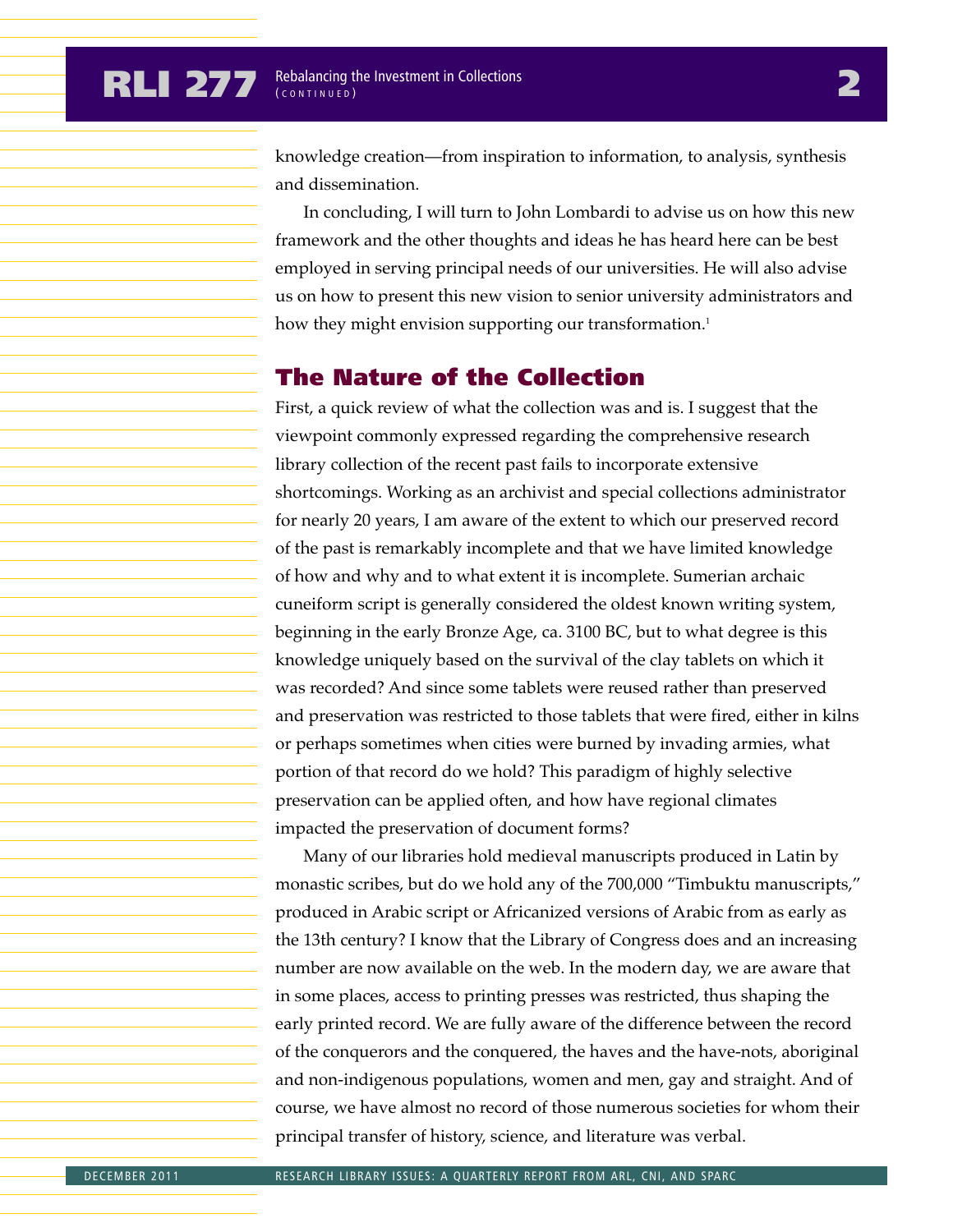So what is a comprehensive research library collection? We thought we knew during the golden age of collection building, from the mid-19th century to the last quarter of the 20th century. During that period we built and preserved marvelous collections, often through the work of "the great bookmen" and generous collectors, and then increasingly through routinized organizational structures, professional practice and processes of selection and purchase conducted systematically, and continuously supported through the expenditure of the "collections budget." And the organized competition around the size of this annual budget or special collections endowments has been intense, and we have worked hard to convince our universities that maintenance and growth of this sum was what guaranteed the quality of research and education in our universities. And for many years, this was true. It remains true in part, but it is not the same.

A prescient elaboration of the coming change appeared in 1984 in an article written by F. Gerald Ham, then State Archivist of Wisconsin, "Archival Choices: Managing the Historical Record in the Age of Abundance."2 Ham identified that computer-generated information would change the archival challenge from

So what is a comprehensive research library collection? We thought we knew during the golden age of collection building…

pursuing information to confronting a confusing wealth of information.

In preparation for this session, I spoke with my co-presenter John Lombardi. He referred to this change as when the system "broke." I countered that perhaps "disrupted" was a better word, but since

our conversation, the word "broke" has stuck in my mind. As suggested by yesterday's speaker, Rick Anderson, in his recent guest editorial in the *Journal of Academic Librarianship*, in spite of our embrace of the digital environment, "we hold many of our traditional organizational structures, practices, and mindsets in an increasingly desperate death-grip."3 Well, that system is broken. John Lombardi knows it, and we do too.

So if we accept that our current collections model does not align well with the digital environment in which we and our users live, how do we reframe the dialogue. Several information types that effectively illustrate our dramatically changing environment have been engagingly described by previous speakers. I will speak to a couple of additional areas, suggesting concepts instrumental to a holistic model of knowledge creation and use.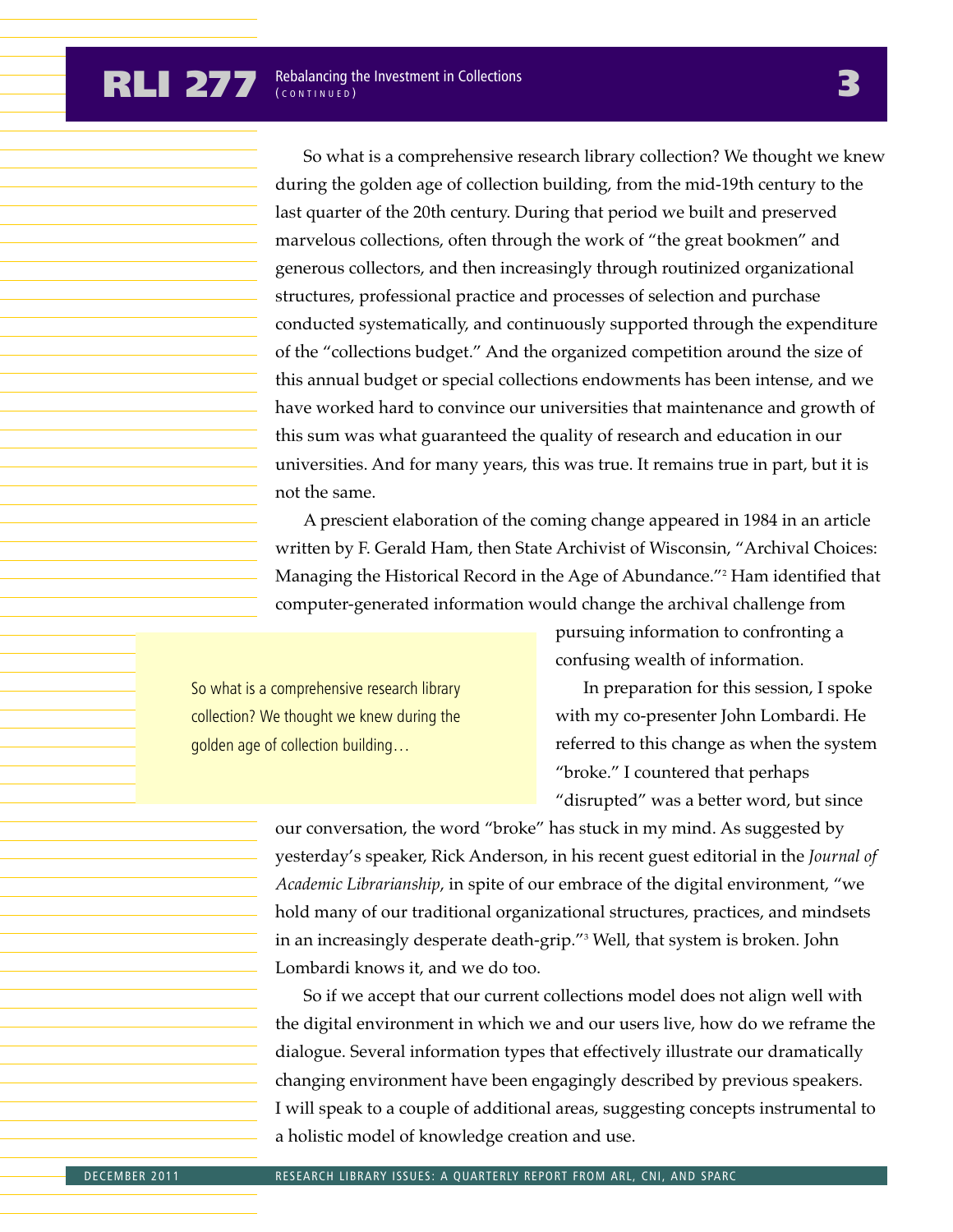### The Emerging Field of Visualized Data and Visual Analytics

Dynamic, real-time dissemination of content makes demands on our capacity to offer real-time visualization.

Today on our campuses, students and scholars are investigating and analyzing natural phenomena and human-initiated activities as they are occurring in real time. Disease outbreaks; political events tweeted and tracked in social media; astronomy events like sunspots, meteors, and aurora borealis; particle physics experimentation; neural surgery—all these forms of research phenomena are being created, visualized, and studied dynamically. Or in the field of cultural expression, "live" artistic and cultural performance visualization offers the potential for creating multi-site interactive presentation. All of these forms of real-time, interactive data challenge our current notions of information display, capture, management, authenticity, ownership, and preservation—indeed the very notion of "collecting" itself.

Data visualization will increasingly impact many areas of information use, ranging from real-time financial trading data to the boundless universe of spatial research data, the value of which is often dependent on comparative data overlays.

Describing this new environment of which we are a part, Natasha Singer wrote in the *New York Times*:

In an uncharted world of boundless data, information designers are our new navigators. They are computer scientists, statisticians, graphic designers, producers and cartographers who map entire oceans of data and turn them into innovative visual displays, like rich graphs and charts, that help both companies and consumers cut through the clutter. These gurus of visual analytics are making interactive data synonymous with attractive data….

Visual analytics play off the idea that the brain is more attracted to and able to process dynamic images than long lists of numbers. But the goal of information visualization is not simply to represent millions of bits of data as illustrations. It is to prompt visceral comprehension, moments of insight that make viewers want to learn more."4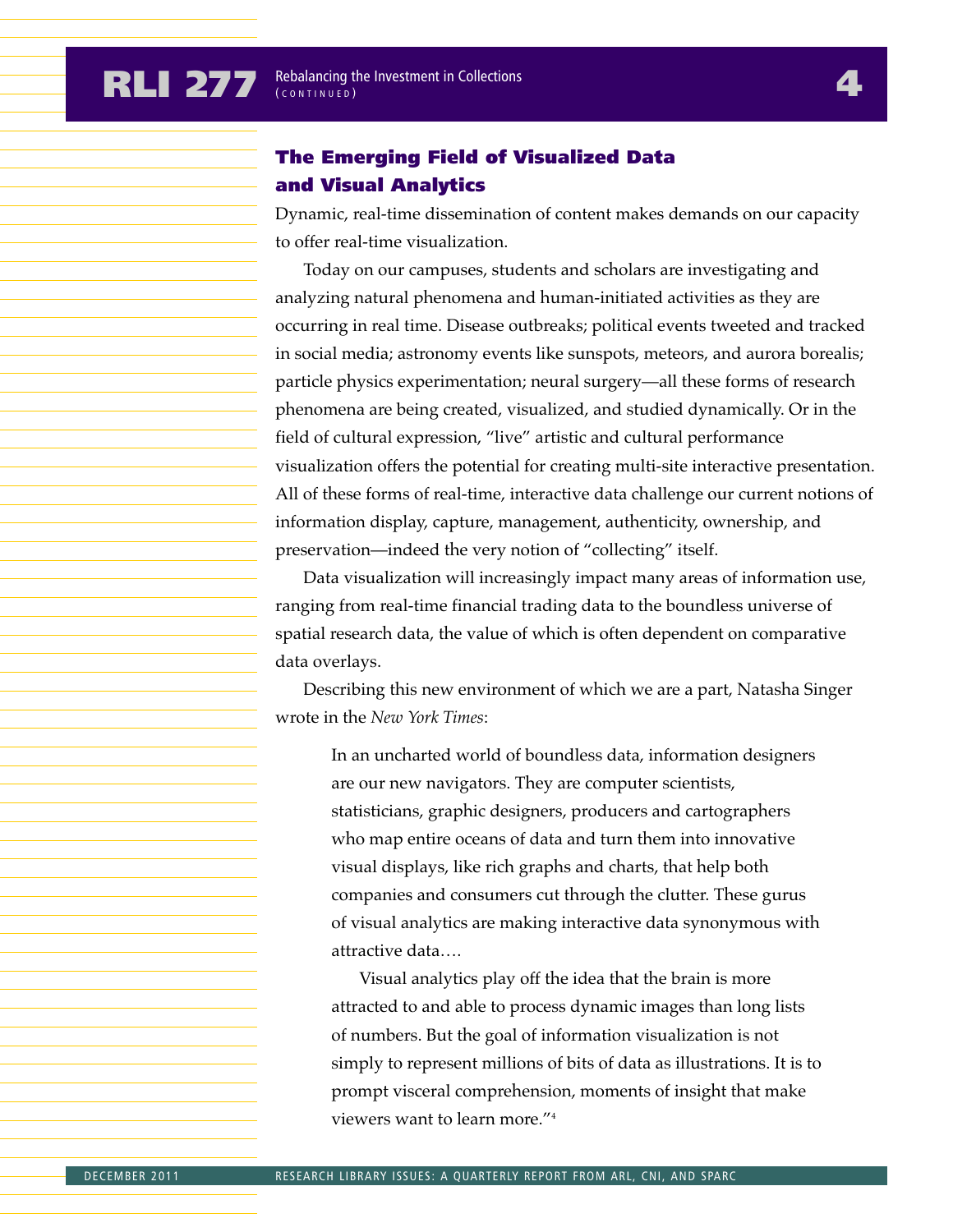Most libraries are not yet fully prepared to manage and provide access to these dynamic forms of knowledge. But clearly they are here, challenging our thinking and our technical capacity.

### Special Collections

The second information type I would like to address as evoking a holistic framework is special collections.

Most of our collections funding is devoted to licensing electronic publications, and most of those publications are academic journals. And most of what we buy is being bought by everyone. And this often extends far beyond ARL libraries. In Canada, the Canadian Research Knowledge Network collaborative acquires a similar selection for every institution of substantive size. State and provincial cooperatives extend access to core journals even further. Approval plans address most selection for undergraduate study in most fields, and they do it better and more economically than we can, and we all achieve similar results. Our archives and special collections remain our opportunity for playing a distinctive role in documenting culture, science, industry, government, and the human experience.

Special collections can become an increasingly central element of our libraries—but special collections must first become a central element of our libraries.

Important changes in both curatorial practice and teaching and research interest have increased the educational value of these holdings, and digital technologies have provided a means to extend our impact worldwide. ARL has in recent time endorsed the value of this

component of our collection, and there has been expressed interest in increased support within our institutions. This may not yet have happened frequently, in part because traditional managerial autonomy and distinctive practice has impeded the kind of synergies to which we would aspire.

Special collections can become an increasingly central element of our libraries—but special collections must first become a central element of our libraries. A new alignment is necessary, incorporating special collections, staffing, and expertise into the common asset base of the library. First, mission alignment both with the broader library and with the university mandate as well is needed. Procedurally, unified discovery is essential. Regardless of the description methods or systems employed, we owe our users the capacity to find related materials within our holdings, whether published, unpublished,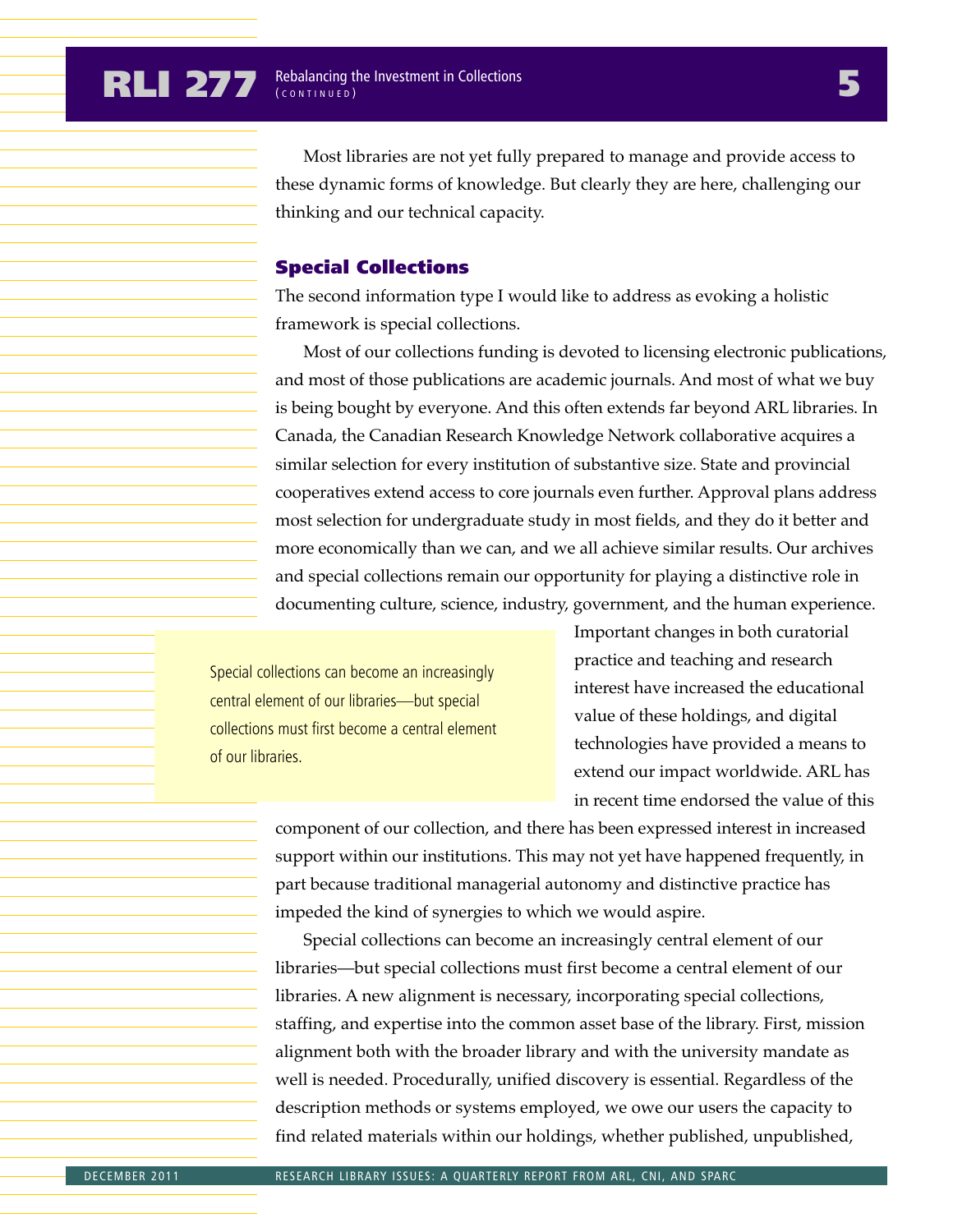art, artifact, digital collection, or new media. This unified broadly accessible information is also essential to library colleagues who should be knowledgeable in promoting primary resources in their liaison roles along with the latest new database licensed. And I will add here that, surprisingly, it is not just our archivists and special collections librarians who have trouble stepping across existing dividing lines. For that reason, new organizational structures may prove essential in bring humanities librarians and archivists together to pursue common outcomes. With the growing need to evolve policies and functional support for acquiring, managing, and supporting the use of society's borndigital record, differing aggregations of technology and archival staffing will be necessary. This will position archives and special collections in a role as an integral leader in shaping the evolving 21st-century collection—but it will be as a component activity contributing to broad institutional goals.

## Reframing Our Thinking in a Holistic Way

Now we turn to the challenge of reframing our thinking in shaping the collection of the 21st century in an unbounded information universe, in which the applicability of the paradigm I have described is limited. Patron-driven selection and innumerable other changes are rewriting the means and, as Rick Anderson describes, the comprehensive and well-crafted collection is no longer an end in itself. We now must create a new, broadly inclusive framework that incorporates a dynamic environment of multiple interdependencies and expanding potential for collective action.

How do we establish a new prism through which to evaluate the choices available to us today? An important step is to substantially alter the existing concept of the collections budget. This suggestion is not an explicit recommendation that any institution spend such funds differently, and doing this is not a solution in and of itself. Re-conceptualizing how we manage this funding is a means to remove one of the barriers to evolving a new way of looking at the collection that exists and that our users use, as opposed to viewing it only as the items we purchase via this budget. In an age of HathiTrust, Google Books, the Internet Archive, the Digital Public Library of America, Open Access and Open Data, digital special collections, Wikipedia, and other wonders of the open Net, the collections budget can establish an artificial context, compelling us to view success in a manner that may fail to realistically incorporate the way in which our users pursue information and the sources they employ.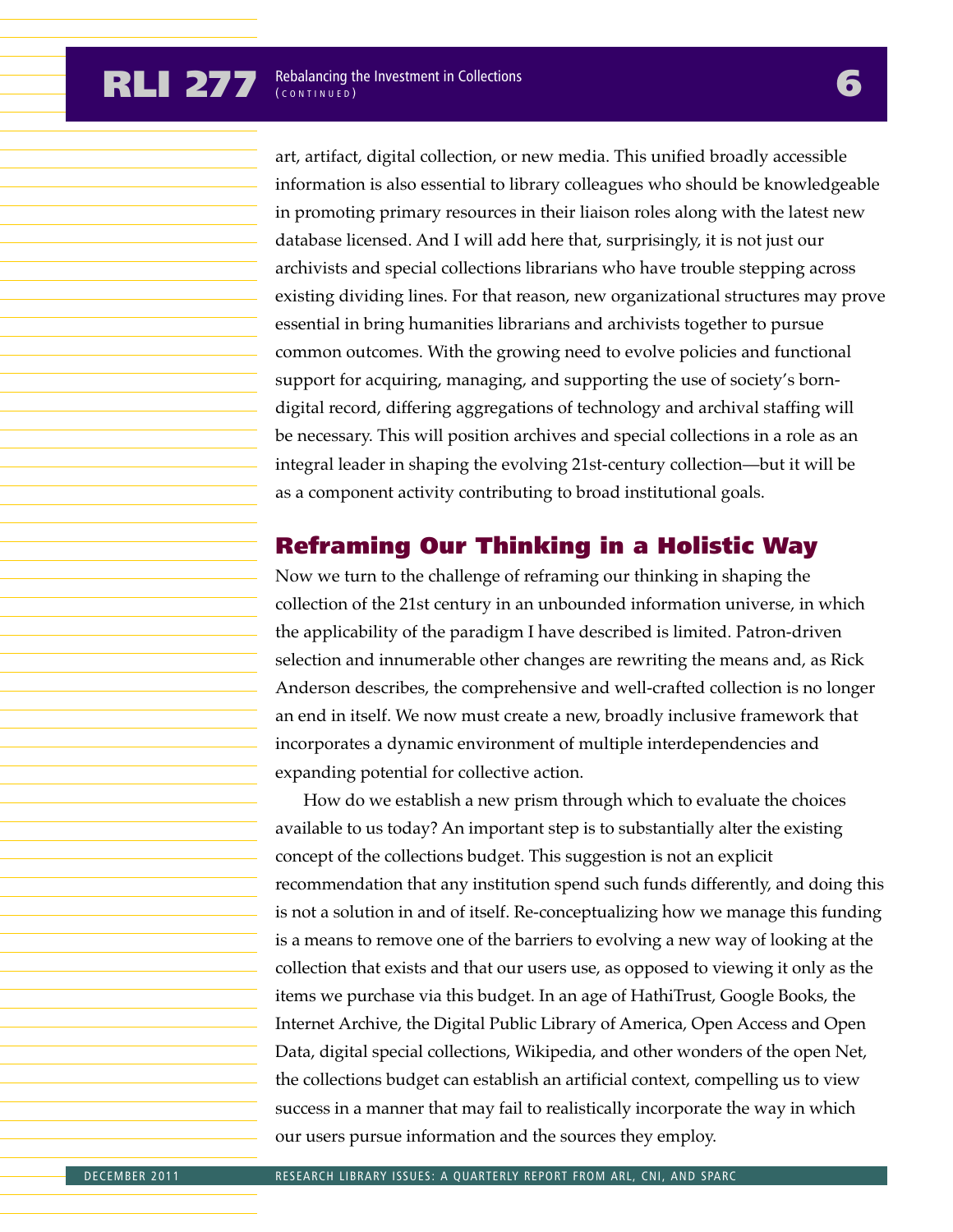The collections budget began painting us into a corner nearly two decades ago, and as a result, some institutions began to spend these funds in ways we would not have found broadly "permissible" a decade earlier. I am not criticizing those expenditures specifically, but has it led us to choose to make certain expenditures because they can be paid for from the collections budget, rather than their being subjected to the competitive light of day?

More importantly, however, has the current concept of the collections budget produced imbalances in our expenditures, reducing our ability to add new skill sets and to invest in technologies needed to enable 21st-century knowledge creation? Has it established adversarial divisions among our managers? Does it limit our capacity to pursue cooperative solutions that have the capacity to enhance the resources of many universities? And perhaps most importantly, does it prevent us from being able to tell our university administrators how we could truly enhance our contribution to university success if we had appropriate funding?

## Conclusion

During this forum, you have heard provocative descriptions of the information universe in which we live and bold suggestions regarding steps necessary in creating a 21st-century environment for knowledge creation. Embracing collaborative solutions and involving a broad spectrum of expertise within and beyond the library, we have tough choices to make. But they are very exciting choices. It is a moment in which we can choose to serve our institutions in new and critical ways, achieving resonance with the principal goals and aspirations of our universities and creating roles essential to tomorrow's success.

- An audio recording of the complete session, including the author's and John Lombardi's remarks, is available on the ARL website at http://www.arl.org/resources/pubs/fallforumproceedings/forum11.shtml.
- $2$  F. Gerald Ham, "Archival Choices: Managing the Historical Record in an Age of Abundance," *American Archivist* 47, no. 1 (Winter 1984), 11–22.
- <sup>3</sup> Rick Anderson, "The Crisis in Research Librarianship," *Journal of Academic Librarianship* 37, no. 4 (July 2011), 289–290. Also listen to the audio recording of Rick Anderson's presentation at the ARL-CNI Fall Forum, available on the ARL website at http://www.arl.org/resources/pubs/fallforumproceedings/forum11.shtml.
- <sup>4</sup> Natasha Singer, "When the Data Struts Its Stuff," *New York Times*, April 2, 2011, http://www.nytimes.com/2011/04/03/business/03stream.html.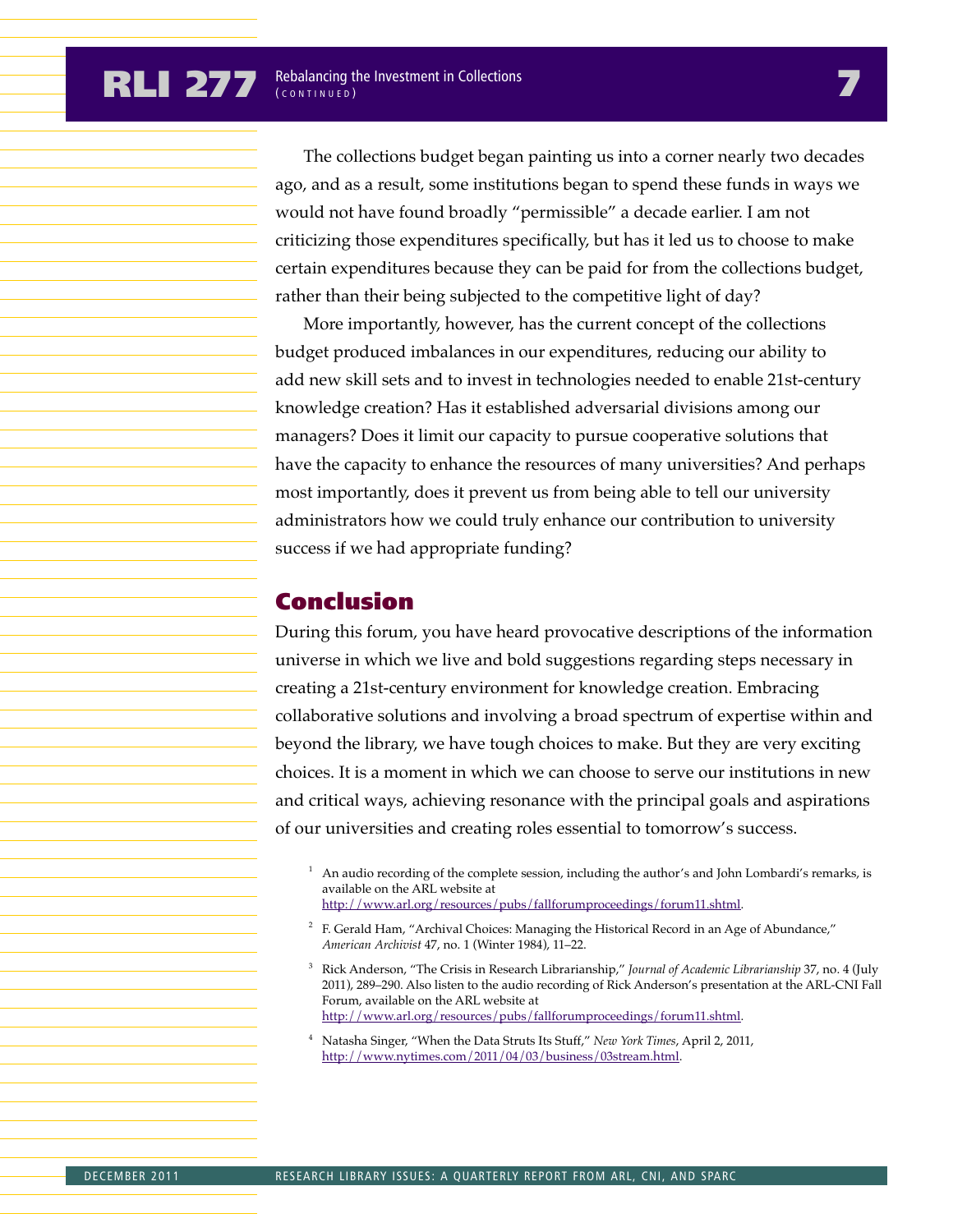### © 2011 H. Thomas Hickerson

## $@0@0$

This article is licensed under a Creative Commons Attribution-Noncommercial-Share Alike 3.0 United States License. To view a copy of this license, visit http://creativecommons.org/licenses/by-nc-sa/3.0/us/.

**To cite this article:** H. Thomas Hickerson. "Rebalancing the Investment in Collections." *Research Library Issues: A Bimonthly Report from ARL, CNI, and SPARC*, no. 277 (December 2011): 1–8. http://publications.arl.org/rli277/.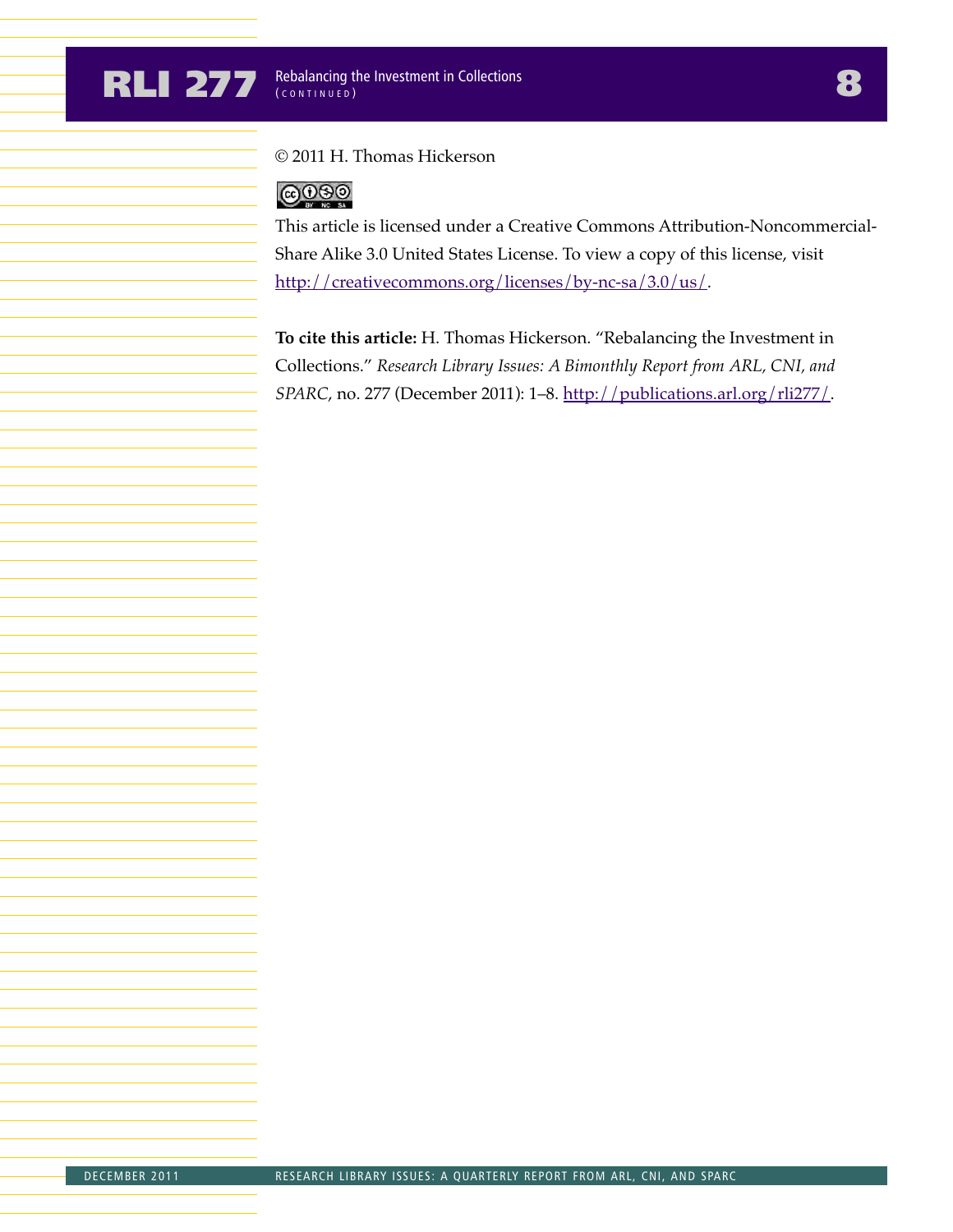# Experimenting with Strategies for Crowdsourcing Manuscript Transcription

Nicole Saylor, Head, Digital Library Services, University of Iowa Libraries Jen Wolfe, Metadata Librarian, University of Iowa Libraries

### Introduction

rowdsourcing—soliciting the public's help to perform a task—is a<br>creative way to garner a workforce to help transcribe, annotate,<br>measure, and rectify archival materials. Social media tools are mal<br>this possible on the pec creative way to garner a workforce to help transcribe, annotate, measure, and rectify archival materials. Social media tools are making this possible on the necessary scale, something prohibitively expensive by conventional means. This public engagement not only results in free labor for libraries, but it allows users to interact with library materials in a whole new way. Citizen contributors can follow the stories revealed by historic documents. Some become invested in those stories or motivated by furthering the mission of research by enhancing access to important historic documents.

While the crowdsourced contributions are free, the projects are by no means without cost, especially in regards to staff time. At the University of Iowa (UI), the Digital Library department reluctantly turned down an initial request from curators to develop a crowdsourcing initiative for transcribing Civil War diaries, citing a lack of sufficient programming expertise. That decision was revisited, however, thanks to creative thinking on the part of key staff members, and the UI's Civil War Diaries and Letters Transcription Project (http://digital.lib. <u>uiowa.edu/cwd/</u>) was launched in the spring of 2011. Six months later the effort is, by many measures, a certified success. Early response was so enthusiastic it crashed the Digital Library server, and today a devoted stable of transcribers continues to contribute to the project.

## Wide-Ranging Options

Inspired by international and non-library efforts, libraries in the US are experimenting with a range of crowdsourcing tools. At one end of the spectrum are projects that use free and cloud-based solutions, such as the North Carolina State Library Family History project, $1$  which seeks user-generated transcriptions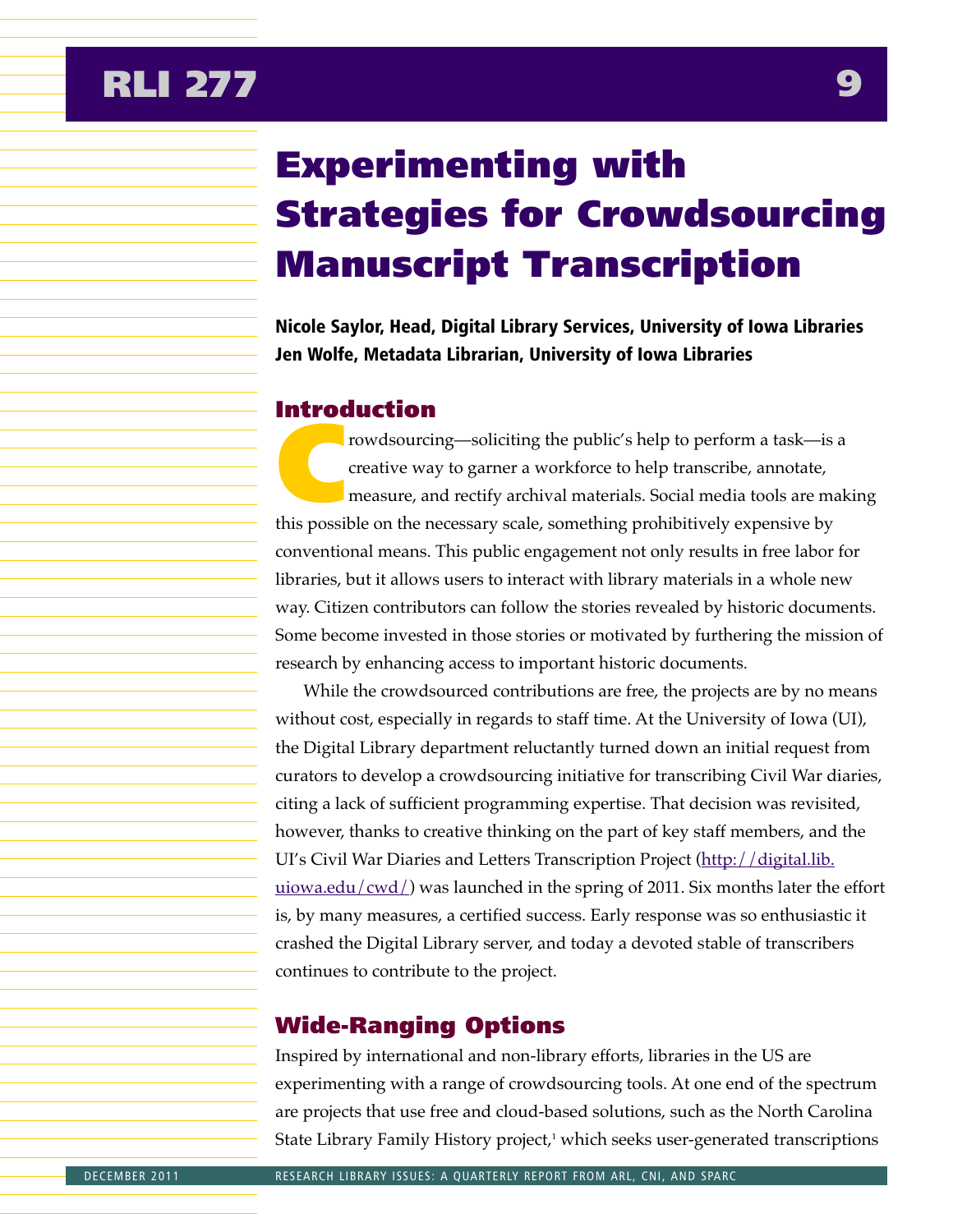through Flickr. Oral Roberts University's Written Rummage project<sup>2</sup> to transcribe a Fredrick Douglass diary uses a free Amazon cloud service, Mechanical Turk, to manage the transcription workflow.3 Other more well-heeled projects have resulted in efforts such as What's on the Menu?,<sup>4</sup> a New York Public Library project to transcribe historic restaurant menus. As of the end of November 2011, there have been 645,517 dishes transcribed from 10,960 menus.

Some projects rely on specialized crowdsourcing software. Among the first to enter this arena was software engineer Ben Brumfield, who built the webbased tool From the Page<sup>5</sup> for transcribing, indexing, and annotating handwritten material. At the time Iowa was starting its project, this was the only open-source solution around. Since then, with the help of grants from the National Endowment for the Humanities Office of Digital Humanities, the Roy Rosenzweig Center for History and New Media has developed an open-source tool Scripto and applied it to transcribe 45,000 papers of the War Department.<sup>6</sup> This solution is gaining momentum, in part because it integrates with existing content management systems.

Libraries considering crowdsourcing should also look to the Australian and European library communities, as well as non-library efforts, for innovative and more seasoned examples of engaging the crowd. The National Library of Australia and the non-profit Distributed Proofreaders have organized extensive projects to correct text images scanned using OCR and enhance access by adding tags and other markup.7 International university collaborations such as Galaxy Zoo, a Zooniverse Project, ask volunteers to classify millions of photographs of galaxies, while still other projects invite the public to upload their own artifacts and recollections for inclusion in an online collection.

### The Iowa Approach

In preparation for the Civil War sesquicentennial beginning in 2011, the UI Libraries conducted a two-year reformatting project to provide comprehensive digital access to the Civil War manuscript materials in its Special Collections department, comprising approximately 50 collections containing more than 20,000 pages of correspondence and diary pages. As the scanning effort was drawing to a close, curators began to discuss ways to promote the resulting digital collection. Most of the items were handwritten and lacking transcriptions (with the exception of a small number provided by the families who donated the materials), so the idea of a transcription crowdsourcing project had strong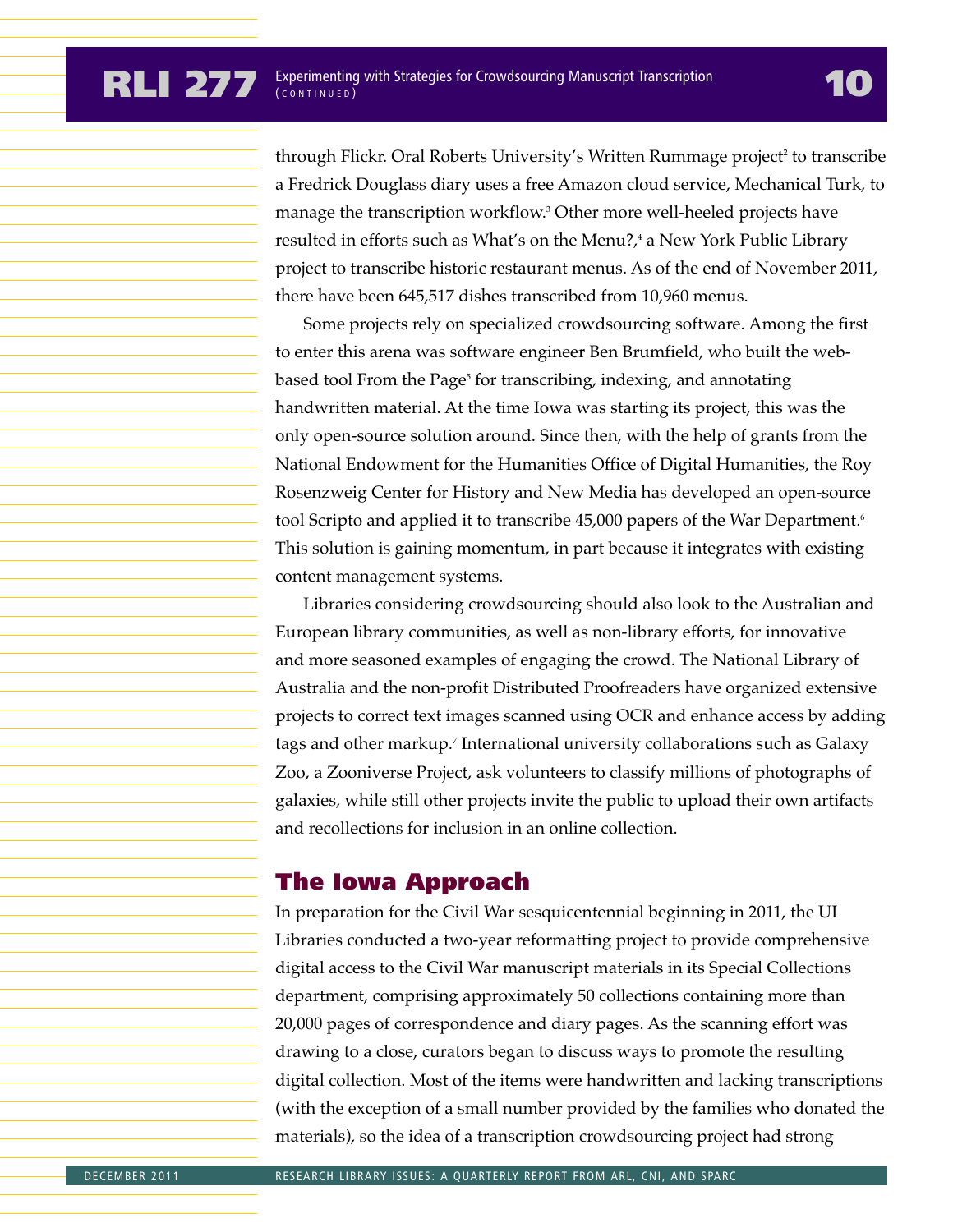appeal. Curatorial staff requested that the Digital Library department investigate options to develop such a project for the diaries, with the twin goals of enhancing the data by enabling full-text search of the content, and engaging the general public by allowing them to interact with the materials in new ways.

The results of initial investigations were not promising. No one in the UI Libraries possessed the programming expertise to develop a software solution

Digital Collection Home Exhibit Hon **CIVIL WAR DIARIES & LETTERS DIGITAL COLLECTION MULIBRARIES CIVIL WAR DIARIES & LETTERS TRANSCRIPTION PROJECT** John C. Brown diary, 1864 Home page 131 of 176 < Previous Page | Next Page > << First Page | Last Page >> Enter transcription in the box below. Sunday 25, 1864 Copy the text exactly, including misspellings, abbreviations, and punctuation.  $\overline{\phantom{a}}$ Car East Point In A Blanto Indicate illegible text in square brackets: [?] or ftown?] The now belerous after a lang time of Hit the return key to indicate a new paragraph. of the 9th Pour was hard work of we have Transcription mustered out of luring got and Papers and Stated to day but have handler the north, I came It await for our paper East Paint To is to Headquarters on the Cars to day Resistered, pubyls Inset Somien Power we may get started the service vergod and theirpertation Name (optional as svan as they nail (optional) for Marin gaes for the with, we are sliping **Submit Transcription** & The Soldiers Hor Questions? Contact us at lib-digital@uiowa.edu

University of Iowa Libraries' Civil War Diaries & Letters Transcription Project, Transcriptionist Interface

from scratch. Systems staff were already so over-tasked with other library initiatives that even implementing an open-source solution was out of the question, and none of the cloud-based projects had yet emerged. Digital initiatives librarians were ready to give up and wait a few years for the technology to become more attainable when the libraries' webmaster suggested collecting submissions through the use of a web form. She wrote some simple PHP code to generate a web page that pulls diary pages from CONTENTdm, the asset management system used to host the digital collection; the page images are paired with a text box for users to type in the transcriptions; and a submit button sends an e-mail message to a departmental inbox. From there, a cataloging staff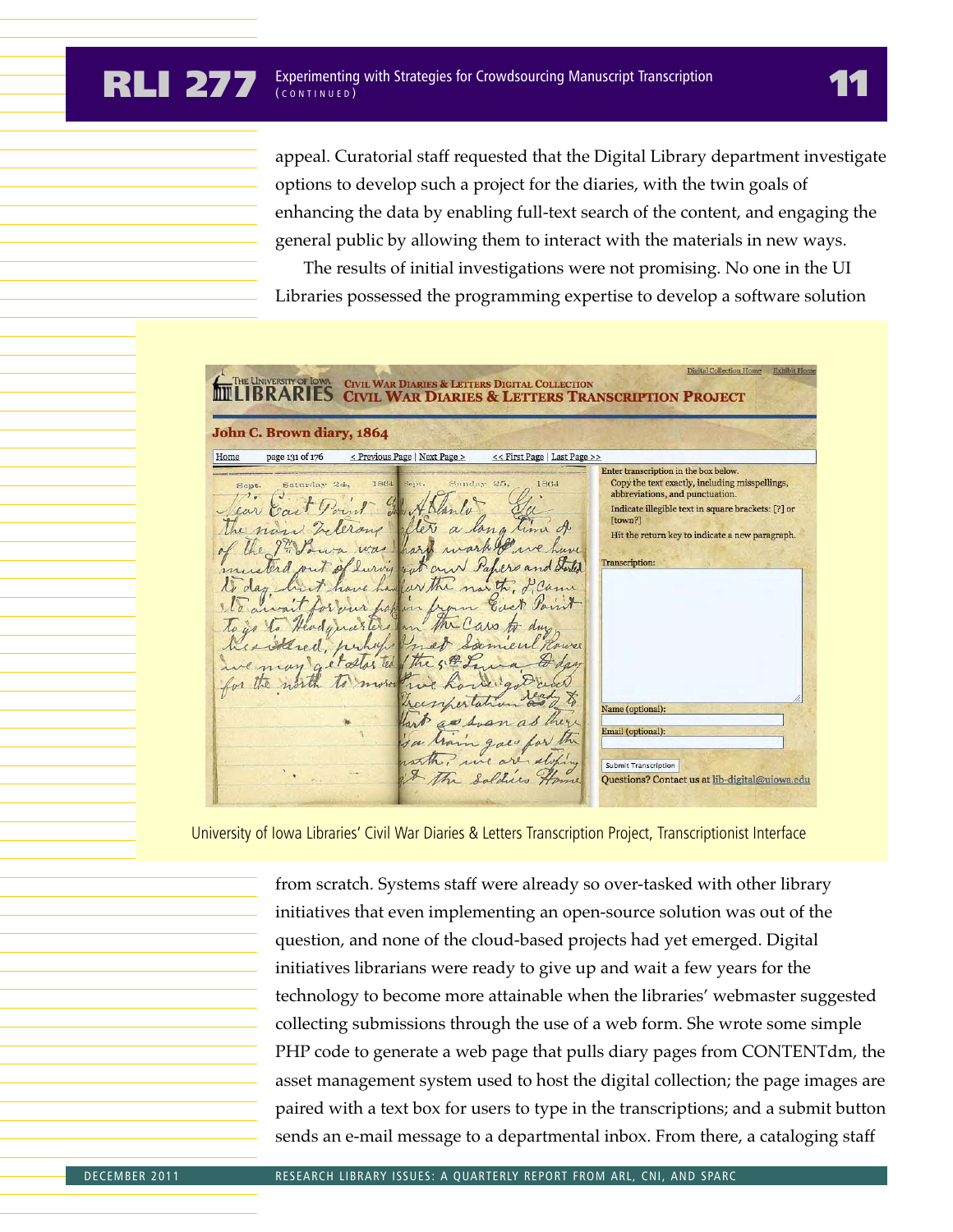member reviews the submission, pastes it into the metadata record in CONTENTdm, and indexes the collection, at which point the transcription is live and available for searching.

This workflow has obvious drawbacks. Such a mediated system is more costly in staff time than is ideal; and the asynchronous nature of the submission process means that multiple users could work on the same page simultaneously, resulting in duplication of effort. Nevertheless, the pilot moved into the testing phase, where another issue emerged: some staff members voiced concerns about the quality of submissions, questioning whether the public was qualified to do the work. While these concerns do have some validity, the overall consensus was that some imperfect access was better than none, and any staff-side inefficiencies would be worth the trade-off in public outreach benefits.

The Civil War Diaries Transcription Project site was launched in early spring of 2011. Standard promotional tools of press releases and blog posts drew a little attention, but the crowds needed to drive the project proved to be elusive, so the next two months were spent focusing on promotion to historians, Civil War enthusiasts, and genealogists. In early June the project was featured on the American Historical Association blog; $^8$  from there, it was picked up by reddit.com, a social media news site.9 The response to the reddit post was enormous; the day it went up, web statistics jumped about 7,000 percent (from typically 1,000 users to about 70,000), and the Digital Library server crashed, remaining out of commission for the next several days until the traffic became more manageable. Since then, response has calmed down quite a bit, but the project still retains a core stable of loyal transcriptionists.

One of these core transcriptionists, Dave Hesketh, is a 69-year-old retiree in the north of England who has currently transcribed 140 pages and is still going strong. Regarding the family whose papers he has spent the most time working with, he says that they "have become almost an extended part of my own:"

…[T]hese diaries & letters reveal the lives of "ordinary" people…, rather than those of politicians, generals, and the like (whose actions, words, and deeds are generally sanitised for public dissemination). These people come alive; you come to share their hopes, their fears, their everyday concerns—the price of food for themselves, and for their animals, the cost of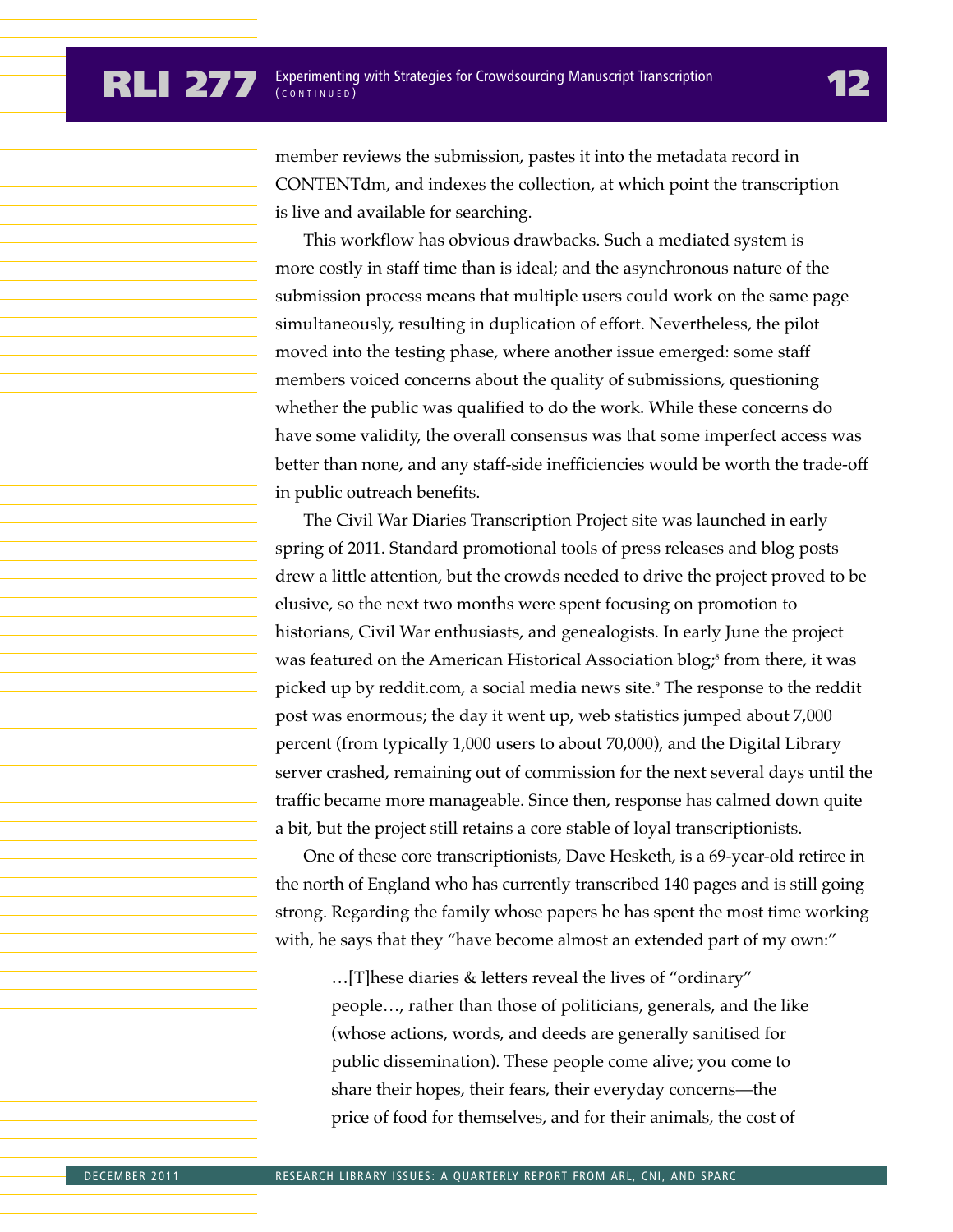doctor's visits, their illnesses, and, sadly, their deaths. Yes—you do become absorbed in the people, and losing one of them is like losing a relative or a friend.<sup>10</sup>

### Next Steps

In October, after volunteer transcriptionists had made short work of the original collection of 38 diaries, the project scope expanded to include 80 sets of letters containing over 5800 pages of correspondence. With this additional content, the newly renamed Civil War Diaries and Letters Transcription Project supplements the first-hand accounts of soldiers with those of their families and friends back home, allowing a much fuller view of life during the war.

This winter, the project will expand further with the creation of the Crowdsourcing Collections @ Iowa gateway site, which will provide access to additional opportunities for users to help enhance the UI Libraries' content. Next up is crowdsourcing transcription for items outside of the Civil War materials, including manuscript cookbooks from Special Collections, as well as 19th-century children's diaries held in the UI's Iowa Women's Archives, and in a partner institution, the State Historical Society of Iowa. This spring, the libraries also plan to move a Flickr pilot into production to allow commenting and tagging for historic photographs harvested from the Iowa Digital Library, migrating the user-generated data from Flickr back to the metadata records into the Digital Library. This will follow similar workflows to those developed for the transcript project.

### Conclusion

This success of the Civil War project not only confirmed public interest in such endeavors, but was evidence that crowdsourcing efforts can get off the ground without computer programmers, specialized software, or major grant funds. The highly mediated nature of our workflow can lead us to feel a little self-conscious when compared to some of the more high-tech efforts—Iowa's transcription project runs on "peopleware" rather than software—but it makes sense for the institution. Overstaffed with talented, detail-oriented catalogers in technical services and understaffed in IT, Iowa adapted its crowdsourcing plans to fit, in order to "go to war with the army we've got." In the battle for public engagement and value-added collections, the ends have more than justified the means.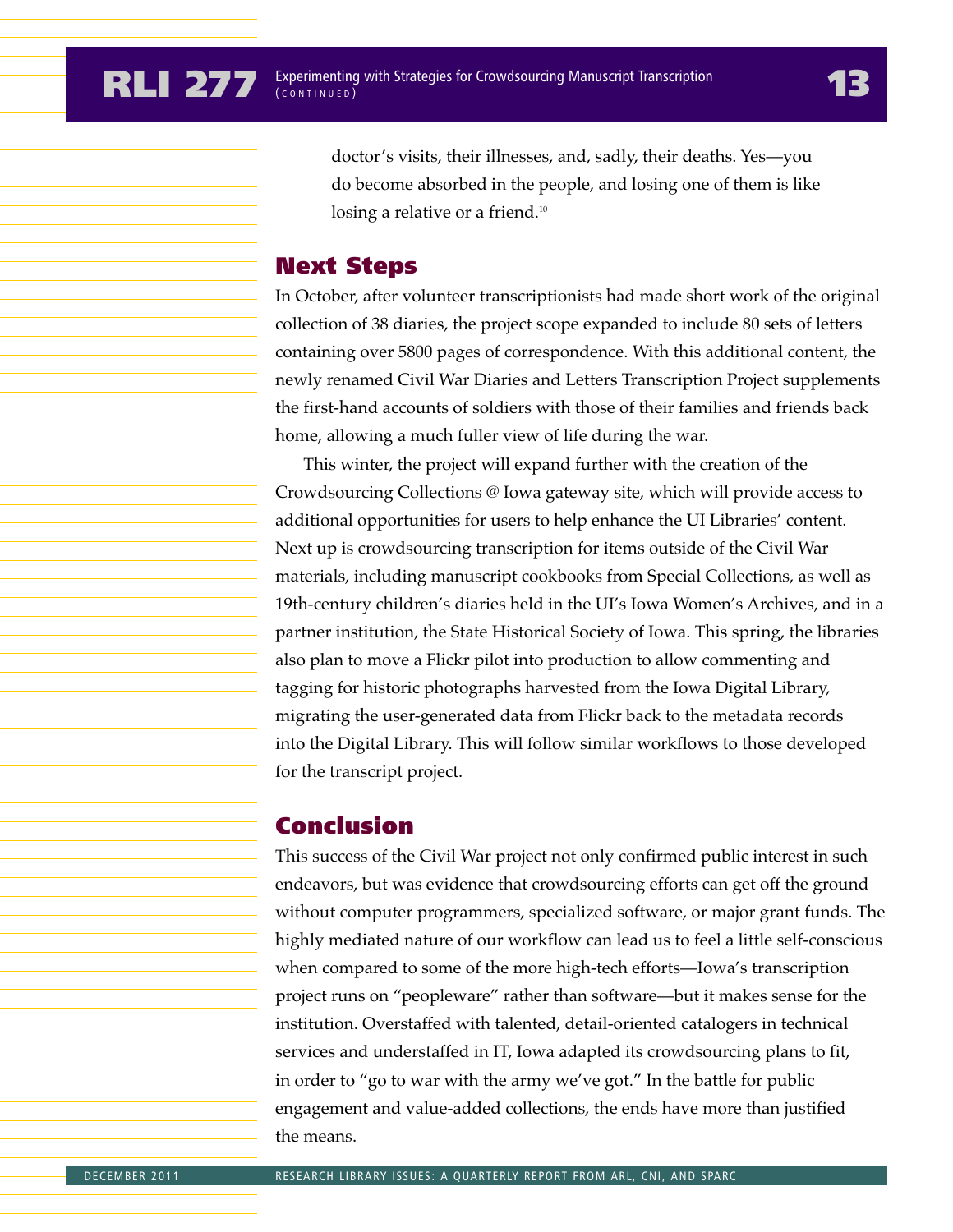- <sup>1</sup> Government & Heritage Library, State Library of North Carolina, Transcription Project, http://www.flickr.com/photos/statelibrarync/collections/72157628080641877.
- <sup>2</sup> The Frederick Douglass Diary—A Written Rummage Project, http://frederickdouglassdiary.wikispaces.com/.
- <sup>3</sup> Andrew S.I.D. Lang and Joshua Rio-Ross, "Using Amazon Mechanical Turk to Transcribe Historical Handwritten Documents," *Code4Lib Journal*, no. 15 (October 31, 2011), http://journal.code4lib.org/articles/6004.
- New York Public Library, What's on the Menu?, http://menus.nypl.org/.
- <sup>5</sup> FromThePage, http://fromthepage.com/.
- $6$  Papers of the War Department: 1784 to 1800, http://wardepartmentpapers.org/transcribe.php.
- <sup>7</sup> Rose Holley, "Crowdsourcing: How and Why Should Libraries Do It?," *D-Lib Magazine*, 16, no. 3/4 (March/April 2010), http://www.dlib.org/dlib/march10/holley/03holley.html.
- <sup>8</sup> Elisabeth Grant, "Crowdsourcing the Civil War," *AHA Today*, June 7, 2011, http://blog.historians.org/resources/1346/crowdsourcing-the-civil-war.
- <sup>9</sup> Dick\_long\_wigwam, "TIL How to Participate in History while Sitting on My Ass by Transcribing Civil War Diaries Online," *reddit*, June 8, 2011, http://my.reddit.com/r/todayilearned/comments/ humy3/til\_how\_to\_participate\_in\_history\_while\_sitting.
- <sup>10</sup> Dave Hesketh, e-mail correspondence with University of Iowa Libraries, November 15, 2011.

#### © 2011 Nicole Saylor and Jen Wolfe

## $6000$

This article is licensed under a Creative Commons Attribution-Noncommercial-Share Alike 3.0 United States License. To view a copy of this license, visit http://creativecommons.org/licenses/by-nc-sa/3.0/us/.

**To cite this article:** Nicole Saylor and Jen Wolfe. "Experimenting with Strategies for Crowdsourcing Manuscript Transcription." *Research Library Issues: A Bimonthly Report from ARL, CNI, and SPARC*, no. 277 (December 2011): 9–14. http://publications.arl.org/rli277/.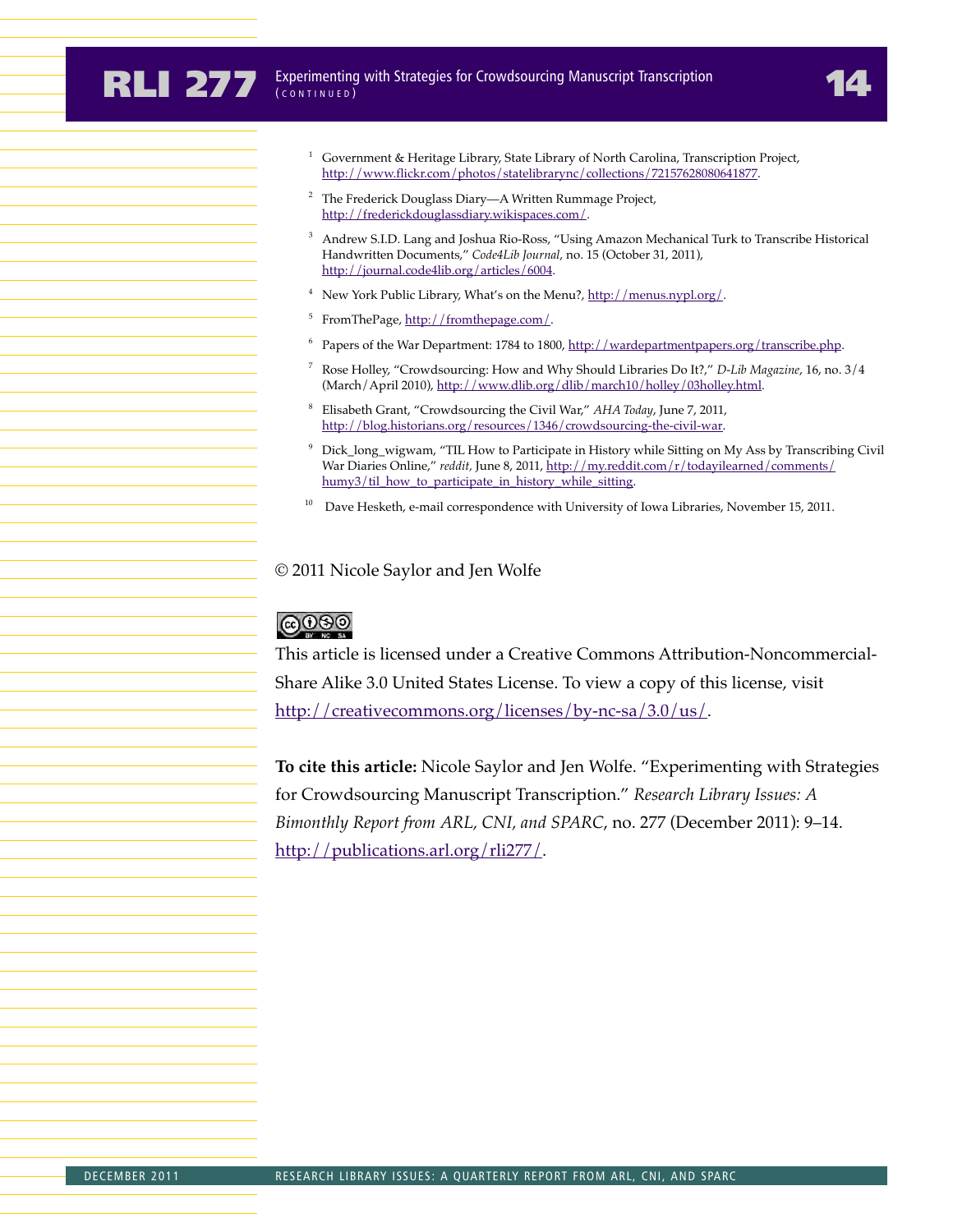# <span id="page-15-0"></span>Keeping the Doors Open: Exploring 24-Hour Library Access at Washington University in St. Louis

## Sarah Laaker, Circulation Librarian, Washington University in St. Louis Libraries

ven as electronic resources become increasingly important to academic library users, access to libraries' physical spaces also remains essential to many patrons. Students responding to our Service Quality Survey in November 2010 sent this message to the libraries at Washington University in St. Louis.<sup>1</sup> Survey data shows that 72% of undergraduate respondents and 52% of graduate respondents visited the library at least once per week. Fewer than 2% of undergraduates and fewer than 3% of graduates reported never entering the physical library. Furthermore, undergraduate and graduate respondents alike expressed a need for Olin Library, the main library of the Washington University Library System, to expand its hours. While some students asked us to expand our hours on particular days of the week, many students told us emphatically to keep the library open 24 hours a day, 7 days a week. Their requests inspired our library to gather additional data about late-night and all-night library usage and to explore how we might begin to meet our students' expressed need for 24/7 library access.

## Washington University Libraries' Service Quality Survey

Every three years, the libraries distribute an electronic survey to faculty and students to assess the quality of library service based on user expectations and to identify areas for improvement. Two main areas of the November 2010 Service Quality Survey revealed our students'—and especially our undergraduates'—desire for extended hours in the libraries. Item 7 of the survey stated: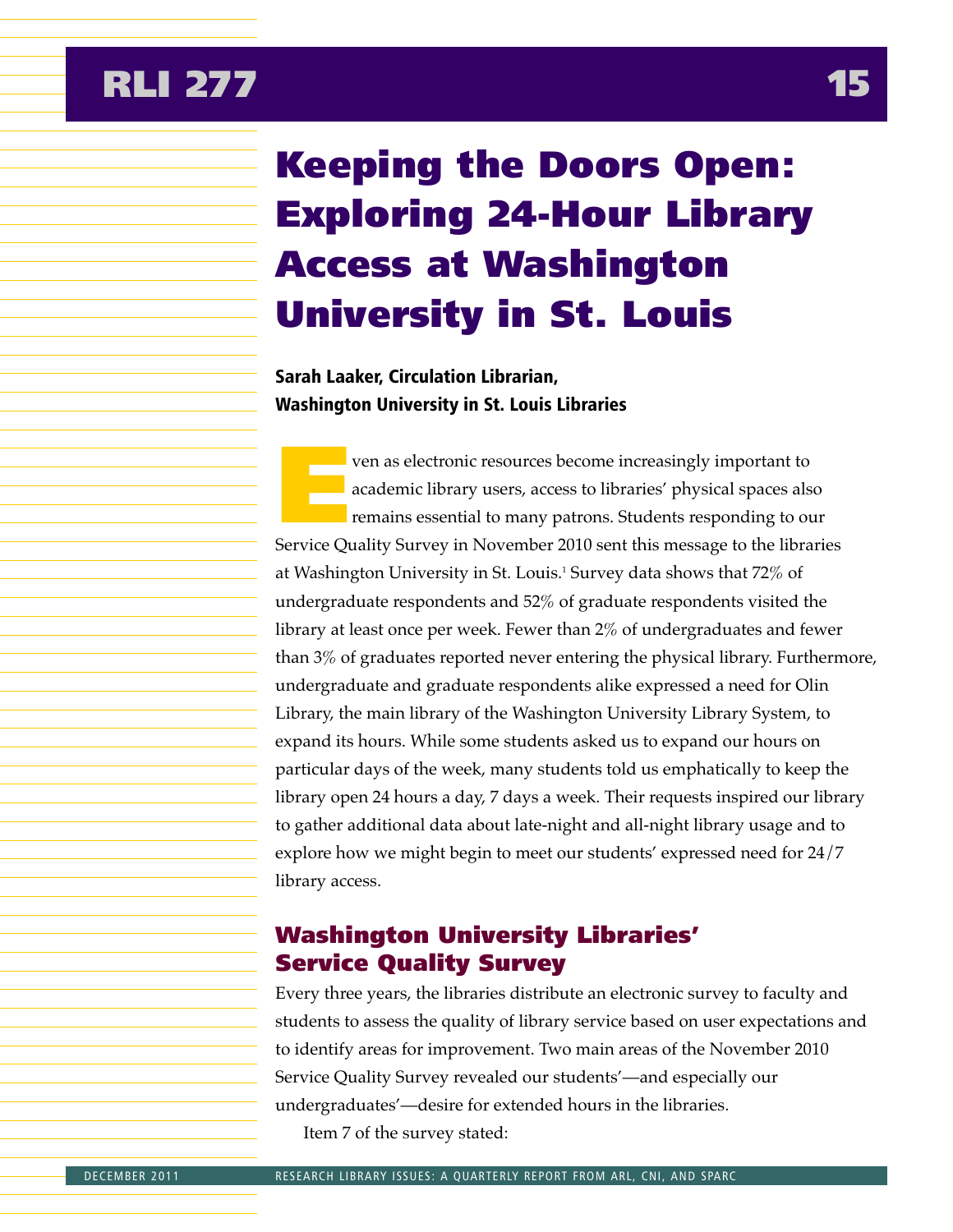• The library will continue to purchase materials (print, online, digital, etc.) to support your work, but we would like to know what other services, facilities or resources might be useful to you. Please rank your 3 highest priorities for Library spending, other than collections.

Users responded by selecting priorities from drop-down menus. Among the 10 available priorities was "Extend Library hours." While "Extend Library hours" ranked as the sixth priority for graduate students and faculty, it ranked as the second priority for undergraduate respondents, after "More study space." Questions 12, 13, and 14 of the survey were open-ended:

- Would you like to comment on a specific library? (Comment on all that apply)
- What services could be provided that would better meet your needs?
- Anything else?

Undergraduates' and graduates' expectations about library hours emerged as a theme in their responses to these questions. Comments ranged from general pleas of "Extend the hours!" to more specific statements of need. One graduate student commented, "I am unsatisfied with the current library hours and I feel that there should be 24-hour access to the main library five days a week Sunday-Thursday. I feel that the university as a whole demands a high caliber of work from its students therefore they must provide proper resources for students to meet this requirement." A first-year undergraduate requested, "Please extend the hours! Almost all universities of our caliber have libraries open 24/7," and a thirdyear undergraduate said, "Please leave Olin open later! It is absolutely ridiculous that one of the best schools in the country doesn't have a 24-hour main library."

## About Olin Library

John M. Olin Library is at the center of Danforth Campus, which is also home to nine departmental or school libraries. Olin's five floors house general-interest materials and collections in the humanities, social sciences, and engineering. The Help Desk on the first floor is central to user services. Librarians, staff, and student workers at the Help Desk are cross-trained to assist users with both circulation and reference inquiries.

Olin is currently open 115.5 hours per week during the fall and spring semesters, until 2:00 a.m. Sunday through Thursday nights, until 8:00 p.m.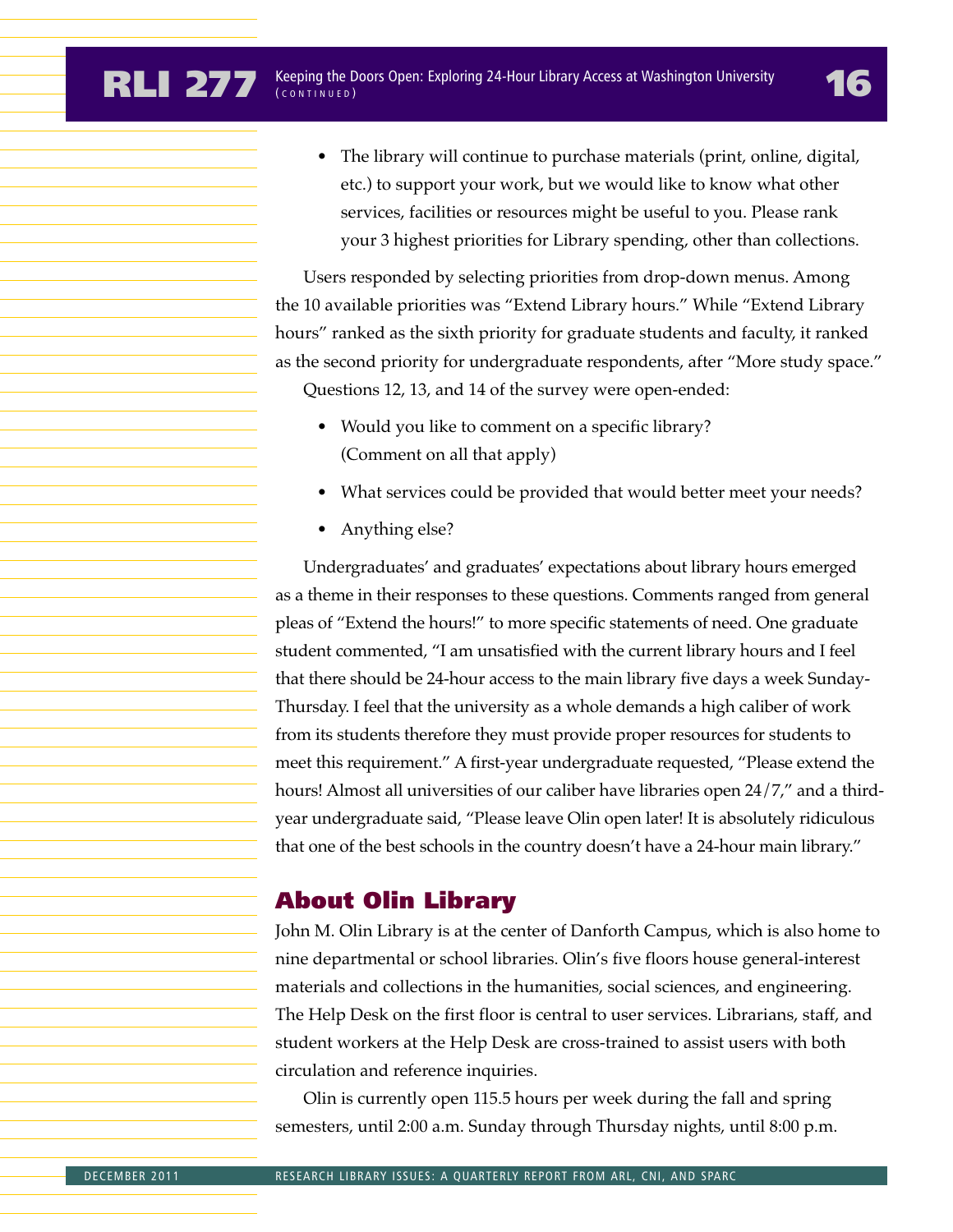Friday, and until 10:00 p.m. Saturday. During reading and exam weeks, we remain open until 4:00 a.m. After midnight during the normal schedule and reading and exam weeks, the Help Desk is staffed entirely by student workers; permanent staff leave at midnight. Access to Olin is restricted to valid Washington University ID holders via card swipe after 9:00 p.m.

Olin has an attached café, Whispers, on the first floor. The 5,000-square-foot café serves as our 24/7 space during the fall and spring semesters and provides soft seating, tables, computers, printers, restrooms, and vending machines. Food service in Whispers ends at midnight Sunday through Thursday nights and at 3:00 p.m. Friday and Saturday afternoons. One security guard attends Whispers during the overnight hours.

## Our Exploration of Library Hours January 2011: Dean Shirley Baker engages ARL colleagues in discussion about library hours

Responding to user needs is, of course, a primary concern for our library, as is making decisions based on a complete investigation and data-supported understanding of the expressed need and how best to fulfill it. Recognizing that in their Service Quality Survey comments, students were comparing Olin Library's hours to their perceptions of other major research libraries' hours, Dean of University Libraries Shirley Baker initiated a discussion with her colleagues via the ARL Directors Discussion List. Gathering this information from our peers helped us to achieve a better understanding of how our current hours compare with those of other research libraries.

Dean Baker's message to the list included the following questions:

- Do you keep your main library open 24/7?
- If not, how many hours per week is your main library open?

Of the 126 ARL libraries, 66 libraries responded. Respondents fell roughly into five categories:

- A. Those with main libraries open 24/7 most of the year—6 total (9%)
- B. Those with main libraries open 24/5 most of the year—17 total (26%)
- C. Those with 24/7 or 24/5 spaces within or attached to the main library, or in a separate library—24 total (36%). Roughly half of the respondents in this group have a 24/7 or 24/5 space within or attached to the main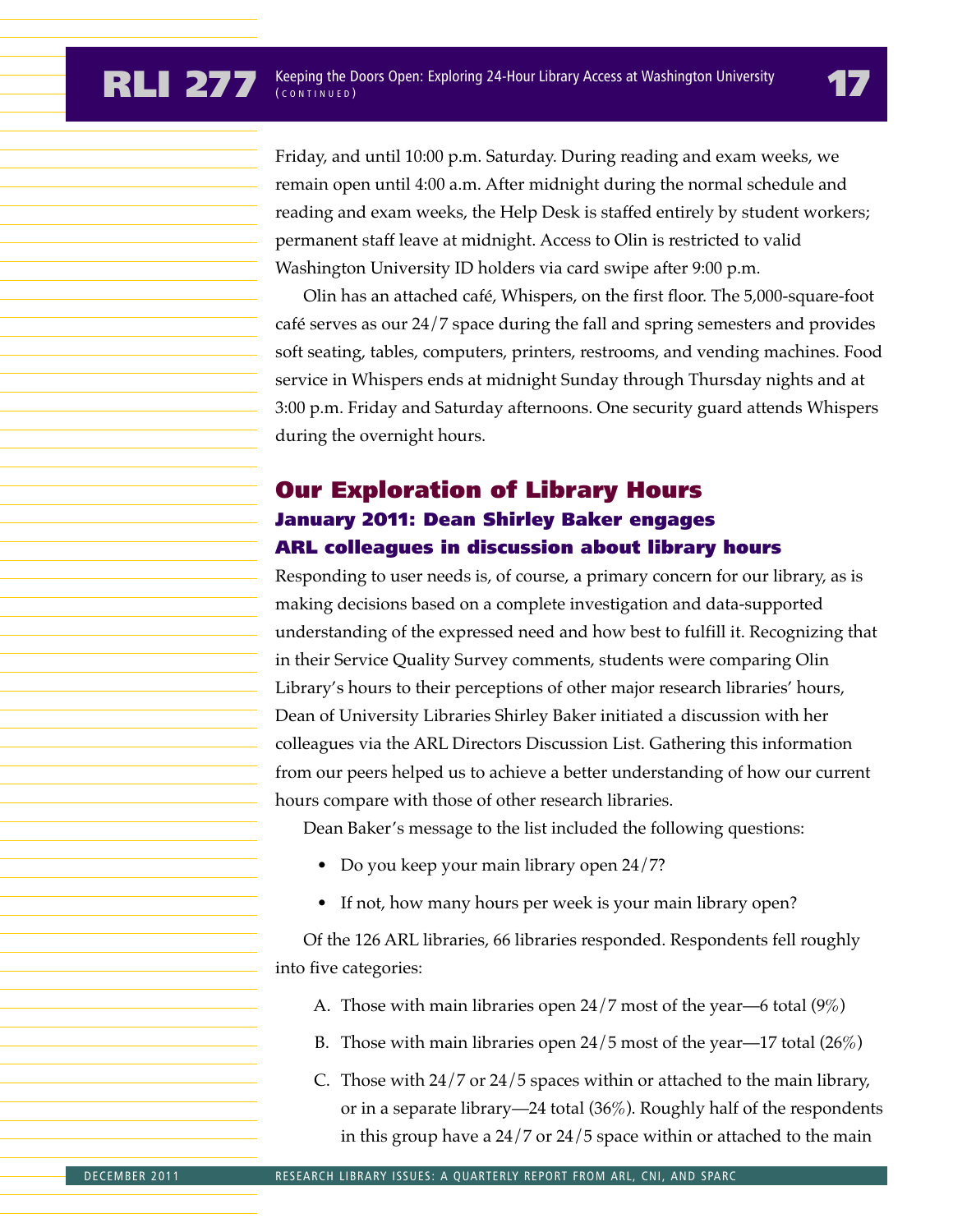library, which can be closed off from the rest of the building. Some of these libraries have a "learning commons," and others have only certain floors open for 24 hours. The remaining respondents in this group maintain regular 24/7 or 24/5 schedules in a library other than the main library, often in a science or engineering library.

- D. Those with main libraries open 24/7 only during finals—13 total (20%)
- E. Those with no 24-hour access indicated—6 total  $(9\%)$



The compilation of responses showed that, among the 66 respondents, Olin Library is situated within the largest group; like 36% percent of the respondents, we have a 24/7 space (Whispers Café), and this space is outside, though attached to, the main library. The responses also revealed other ways that ARL libraries provide 24-hour access. Among our respondents, more libraries operate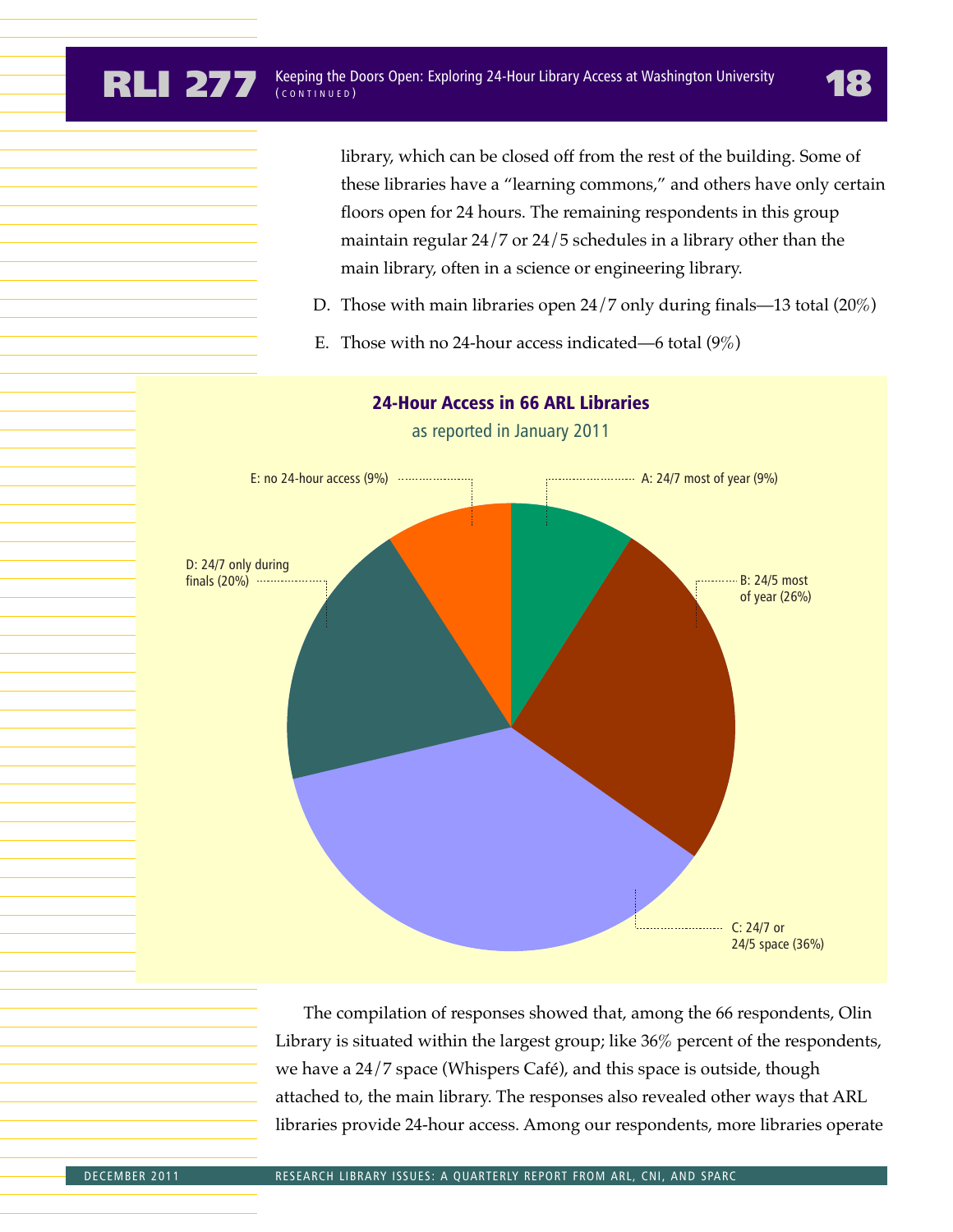with a 24/5 schedule—opening on Sunday morning and remaining open until Friday evening—than with a 24/7 schedule.

## February 2011: Formation of Library Hours Committee

Following our compilation of the responses to the ARL Directors List inquiry, Dean Baker appointed the Library Hours Committee to investigate issues related to our libraries' hours and to make recommendations for change to the Dean's Council. As the Library Hours Committee began its work, responses to the ARL list inquiry gave us a greater awareness of the possibilities for providing 24-hour access. In addition to reporting their hours, many respondents shared insights, suggestions, questions, and concerns about providing 24-hour access in their libraries, and these helped the committee to frame our own investigation:

- Some respondents recommended piloting 24-hour access before declaring it a long-term plan, in case the service needs to be revised after implementation or is not heavily used.
- Several respondents raised the question of what users really want when they ask for 24-hour access to the library: physical collections, course reserves, research assistance, computing resources, quiet study spaces, or a combination of these?
- Budgets were a concern. Some respondents share the cost of providing 24-hour access with their student government associations. Some are unable to provide 24-hour access due to budgetary constraints.
- Safety of users and security of collections were common themes. How can libraries ensure the safety of students arriving and leaving the library in the middle of the night? How can they ensure the security of collections and buildings? Would restricting access to only certain areas of the library help? Among respondents who provide some level of 24-hour access, deploying overnight security personnel is common.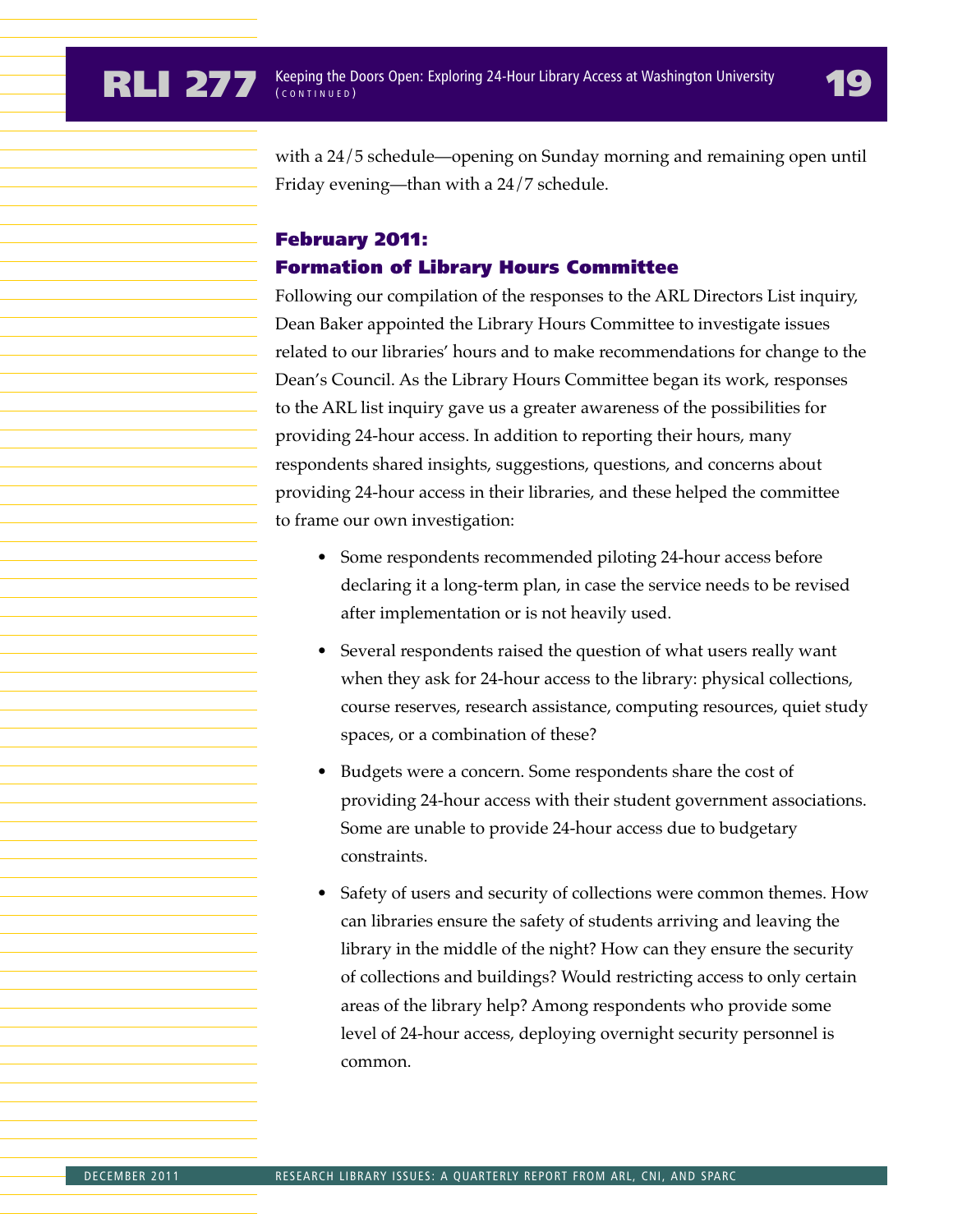## April and May 2011: Gathering of data on late-night usage of Olin Library and Whispers Café

Library Hours Committee members knew that in order to make sound recommendations to the Dean's Council, we needed statistical data on Olin and Whispers usage during late-night and overnight hours. No recent counts of users were available for Olin. Though our security gate automatically counts users entering and leaving the library throughout the day and night, counts of users arriving cannot be distinguished from counts of users who are leaving. Thus, the gate counts can provide a picture of general activity at the main entrance, but we wanted a more detailed picture. Taking a cue from questions raised by our ARL colleagues, we wanted to know how many users were inside Olin during the late hours, and we also wanted to know what these users were doing.

During one week in April and one week in May, Olin student workers performed headcounts of users during the late-night and early-morning hours. While one student worker counted users on all five library levels, another remained at the Help Desk to provide service. The week in April gave us a picture of use during non-finals time, and the May week provided a picture of use during final exams.

#### April Headcounts

Student workers counted users hourly for the last three open hours of each day: from 11:00 pm. until 2:00 a.m. Sunday through Thursday; from 5:00 p.m. until 8:00 p.m. on Friday; and from 7:00 p.m. until 10:00 p.m. on Saturday.

| <b>Date</b> | Day of Week               | 11:00 p.m. | $12:00$ a.m. $1:00$ a.m. $2:00$ a.m. |     |    |
|-------------|---------------------------|------------|--------------------------------------|-----|----|
| 4/11/2011   | Mon. night/Tues. morning  | 223        | 173                                  | 110 | 15 |
| 4/12/2011   | Tues. night/Wed. morning  | 211        | 169                                  | 114 |    |
| 4/13/2011   | Wed. night/Thurs. morning | 163        | 132                                  | 88  | 8  |
| 4/14/2011   | Thurs. night/Fri. morning |            | 39                                   | 32  |    |
| 4/17/2011   | Sun. night/Mon. morning   | 147        | 104                                  | 70  | 4  |

#### April Headcounts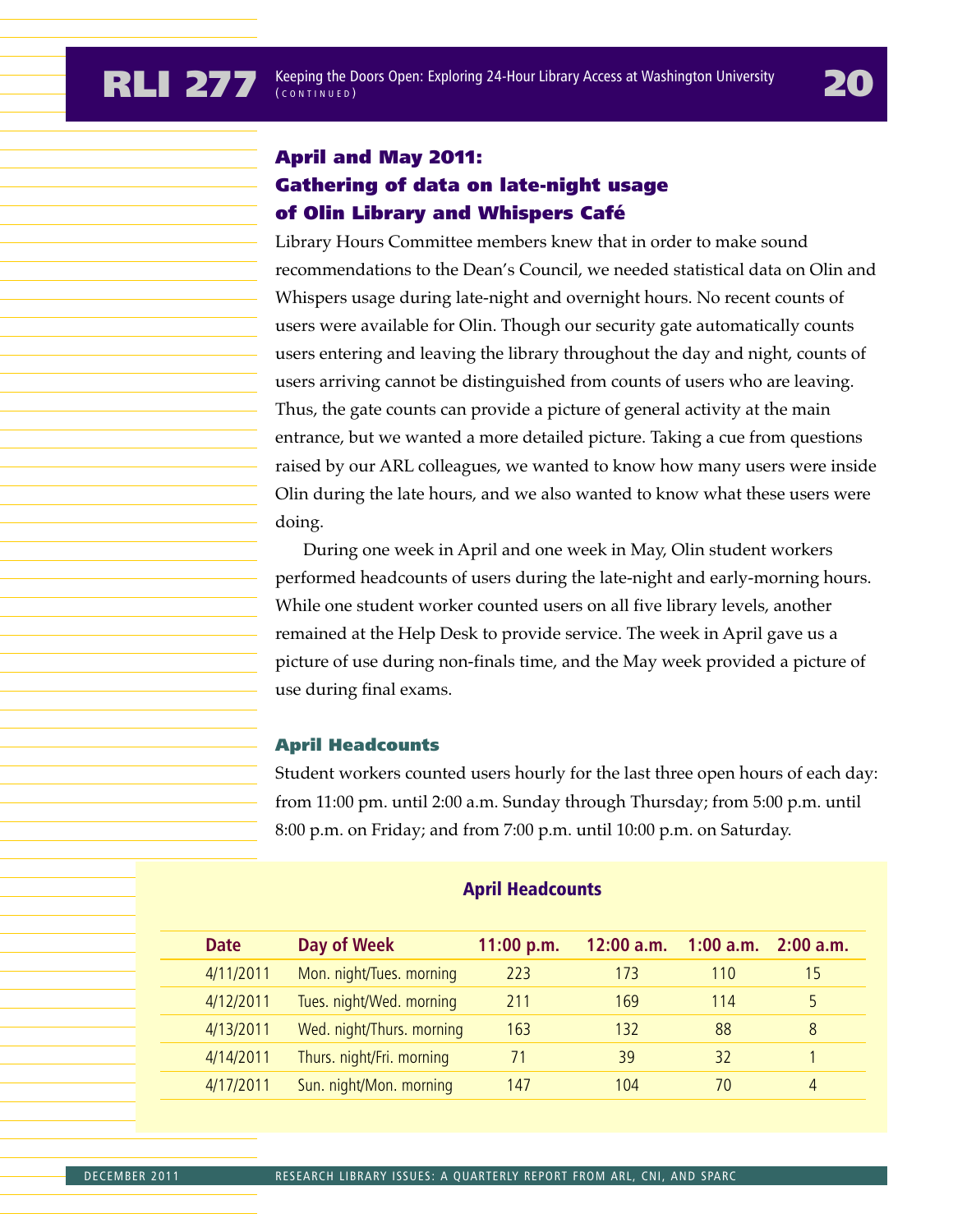Headcounts from the April week demonstrate that at 11:00 p.m., 12:00 a.m., and 1:00 a.m., headcounts were more than two times higher on Sunday, Monday, Tuesday, and Wednesday nights than on Thursday nights. The 2:00 a.m. headcounts show that even after our final closing announcement each night, we still had some users present.

Headcounts for the last three hours of Friday and Saturday nights, when we close earlier than the rest of the week, show fewer users present than Sunday through Wednesday, and more than on Thursday. After the final closing announcements on Friday and Saturday nights, no users remained in the library.

| <b>Date</b> | Day of Week               | $1:00$ a.m. | 3:00 a.m. | 4:00 a.m.     |
|-------------|---------------------------|-------------|-----------|---------------|
| 5/4/2011    | Wed. night/Thurs. morning | N/A         | N/A       | 20            |
| 5/5/2011    | Thurs. night/Fri. morning | 170         | 91        | 5             |
| 5/6/2011    | Fri. night/Sat. morning   | 70          | 21        |               |
| 5/7/2011    | Sat. night/Sun. morning   | 138         | 47        | 15            |
| 5/8/2011    | Sun. night/Mon. morning   | 210         | 79        |               |
| 5/9/2011    | Mon. night/Tues. morning  | N/A         | N/A       |               |
| 5/10/2011   | Tues. night/Wed. morning  | 90          | 42        | $\mathcal{D}$ |
|             |                           |             |           |               |

#### May Headcounts

#### May Headcounts

During final exams in May, student workers counted users at 1:00, 3:00, and 4:00 a.m. (Because only one student worker worked on May 4 and May 9, 1:00 a.m. and 3:00 a.m. headcounts were not possible on those dates.) The available 1:00 and 3:00 a.m. headcounts demonstrate that in some cases, Olin contained a large number of users during the late-night hours. 4:00 a.m. counts show that after the final closing announcements, users remained in the library:

#### User Activity during Headcounts

While performing the April and May headcounts, Olin student workers made note of what users were doing: studying, using computers and printing, browsing the collections and using the library catalog computers, sleeping, and walking. We used the term "studying" somewhat loosely to apply to any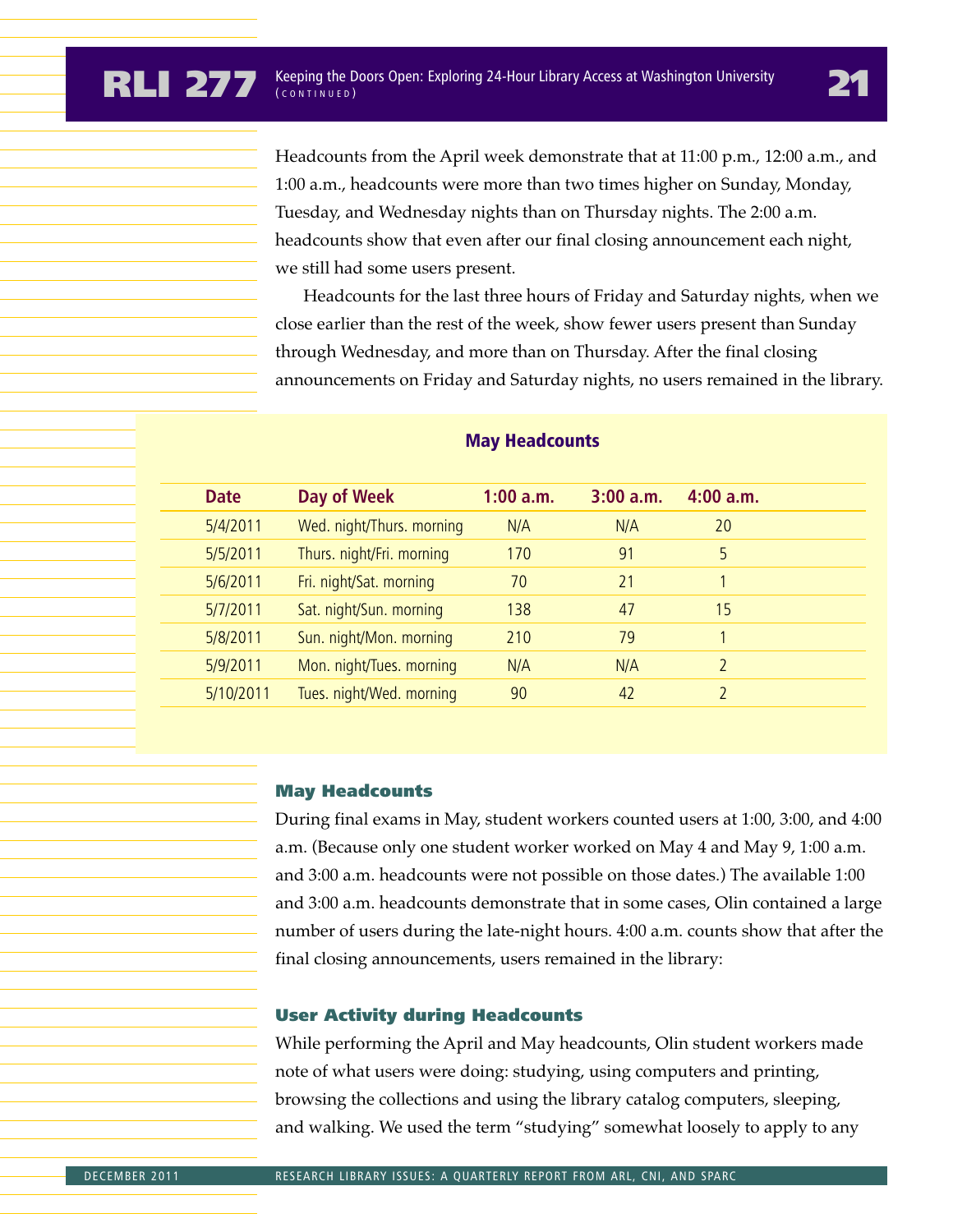

### Percents of Users Engaged in Activities

person seated at carrels, tables, or soft seating and not engaged in one of the other activities, and we discovered that most users fit into this category. Of the 3,245 users counted during the April and May weeks, 2,916 (90%) were studying, 242 (7%) were using computing resources, 40 (1%) were sleeping, 28 (1%) were walking, and 19 (1%) were browsing the stacks or using the catalog computers. These numbers suggest that the majority of late-night users come to Olin for the space itself—not for the physical collections and access to Help Desk services.

#### Late-night Circulation Data

Circulation data for the late-night hours further supports the theory that our users are more interested in using the physical space than in using the collections and checking out material. A comparison of average checkouts after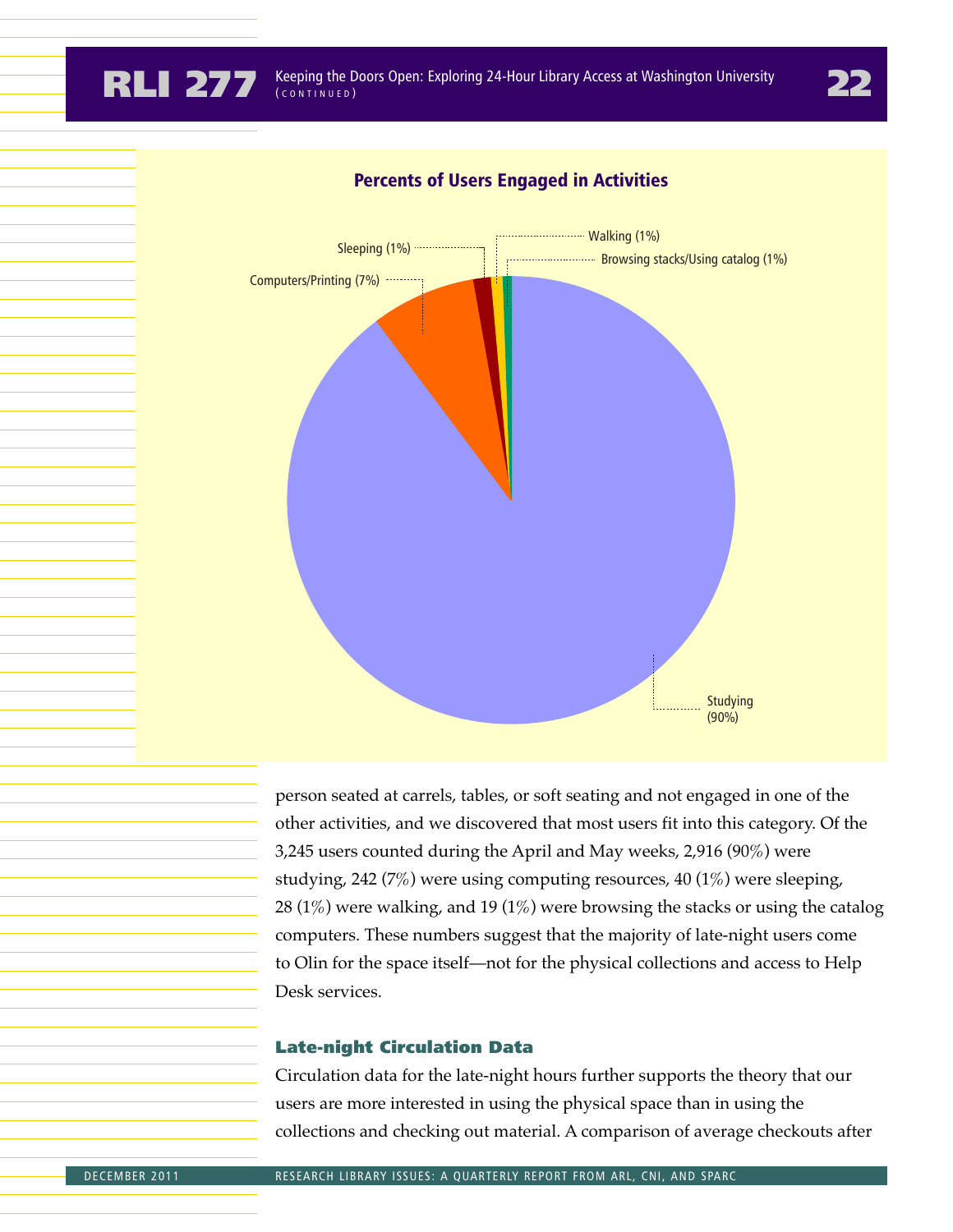midnight to average checkouts at other times of the day showed that circulation services are not used as heavily late at night. The low hourly averages of checkouts after midnight, compared to the hourly averages at other times of the day, raised a question. If we were to remain open all night, would we need library staff and student workers at the Help Desk?

#### Counts of Users in Whispers

When considering whether a large number of users would use the space if Olin were to remain open all night, we might have been tempted to look at headcounts of users in Whispers, our current 24/7 space, and draw conclusions based on these counts. If Whispers numbers were relatively low overnight compared to the number of users inside Olin approaching closing time, we might conclude that there is no great need to keep Olin open later. However, we could not draw this sort of conclusion, since users tell us regularly that the café atmosphere of Whispers is no substitute for Olin as a late-night study space.

Still, analysis of Whispers headcounts collected by the Whispers security guard from November 21, 2010, through May 10, 2011, revealed that users do use the space at all hours of the night. It also suggests a parallel between the most-used nights in Olin and the most-used nights in Whispers. Average headcounts reveal that Sunday through Wednesday nights in Whispers were significantly busier than Thursday through Saturday nights, and Olin student workers' April and May headcounts revealed the same about Olin.

## July 2011: Library Hours Committee proposes trial 24/4 schedule in Olin Library

Based on the Service Quality Survey data, counts of users in Olin and Whispers late at night, and late-night circulation data, the Library Hours Committee proposed to the Dean's Council a trial 24/4 schedule for the 2011-2012 academic year. The 24/4 schedule would begin the third week of classes during the fall and spring semesters. We would open at 10:00 a.m. on Sunday and remain open until Friday morning at 2:00 a.m. We would maintain our normal Friday schedule, 7:30 a.m.–8:00 p.m., and our normal Saturday schedule, 9:00 a.m.– 10:00 p.m. During reading weeks and finals, Olin would implement a 24/7 schedule.

Card access to the building would begin at 9:00 every night. Circulation staff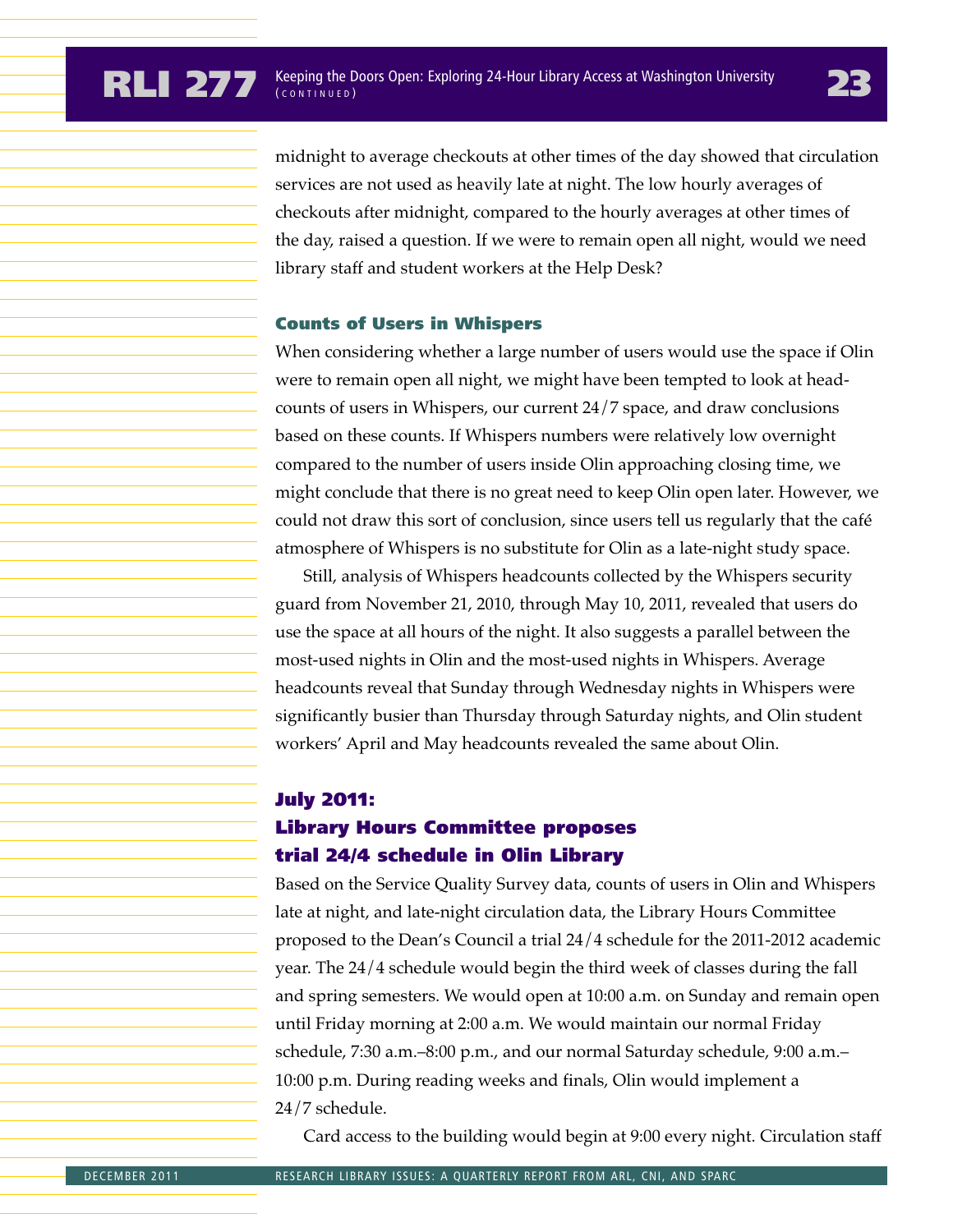and student workers would maintain their normal hours, with permanent staff working until midnight Sunday through Thursday and students working until 2:00 a.m. Help Desk services would end at 2:00 a.m., though Olin would remain open to students all night Sunday through Wednesday. Student workers would announce the closing of the Help Desk beginning at 1:30 a.m., encouraging users to check out all material before 2:00 a.m.

To staff the overnight hours during this trial period, we recommended hiring two security guards to patrol inside the building from 1:30 a.m. until 7:30 a.m., Monday through Thursday mornings. One guard would be stationed at the Help Desk to ensure that reserve material, audiovisual collections, and staff areas behind the desk remained secure. Another guard would walk throughout Olin, helping to ensure the safety of users and collections. The guards would perform hourly headcounts, record any questions asked at the Help Desk, and write reports of any problems that might occur during the night.

By introducing and promoting the 24/4 schedule to users as a trial, we would grant ourselves the opportunity to gather data, determine the effectiveness of the service, and make changes as necessary. During the trial period and the summer following the trial period, we would elicit feedback about the service from library users and analyze data collected by the security guards. Depending upon our findings, we would consider recommending full implementation of the 24/4 service.

## August 2011: Dean's Council agrees with proposal, implements search for funding

The Dean's Council agreed enthusiastically with the Library Hours Committee's proposal. However, funding was not available in the libraries' fiscal year 2012 budget to hire two security guards. Dean Baker explored additional funding options with the university provost in an effort to implement the service at the recommended time. Ultimately, the Library Hours Committee learned that the trial period would be postponed. The libraries' fiscal year 2013 budget submission will include a request for funds to cover the cost of security personnel, and we expect to implement the trial in the fall of 2012.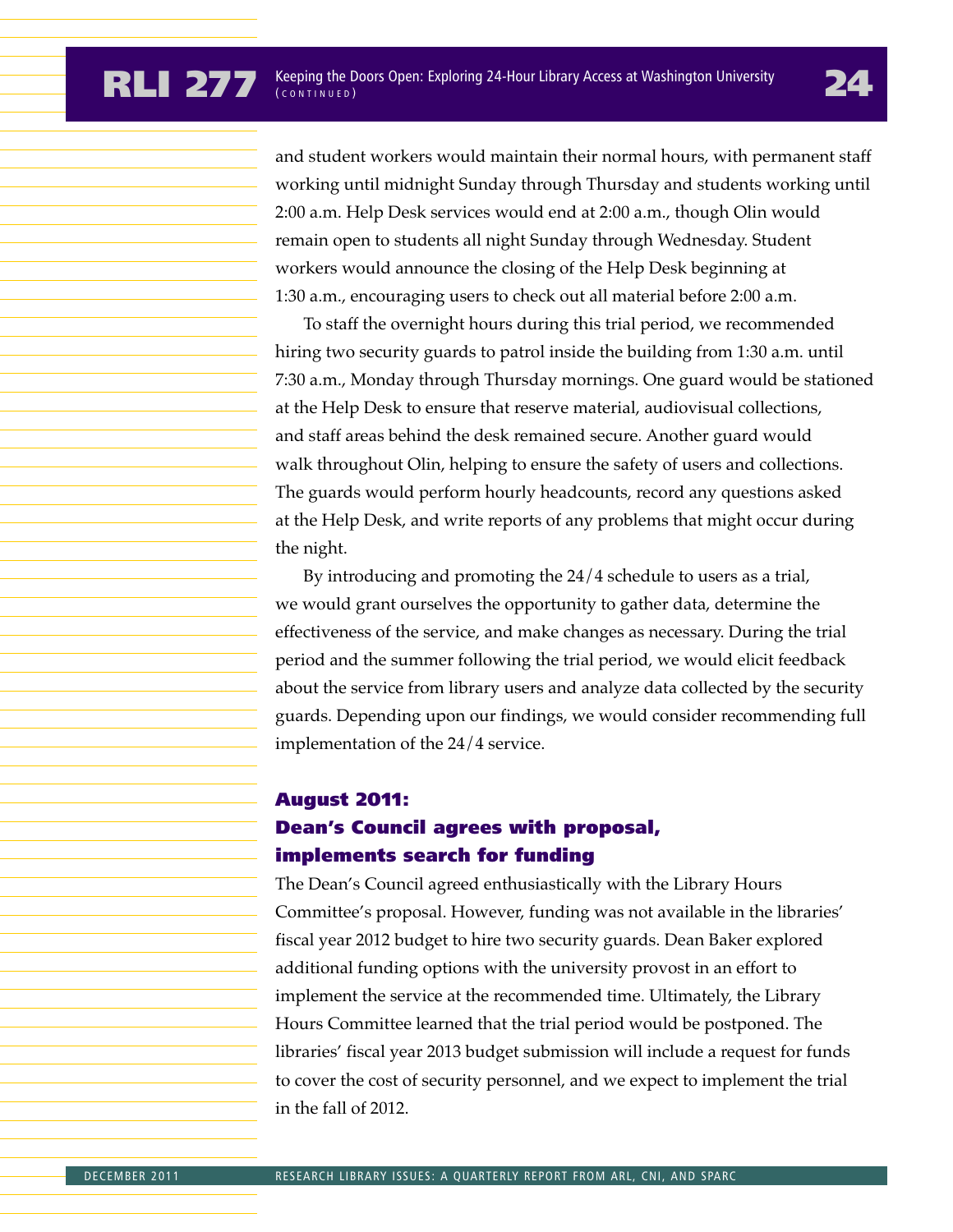## Moving Forward

While we wait to begin the trial 24/4 schedule, we will perform additional headcounts of users in Olin Library, not only late at night, but also during the morning, afternoon, and evening hours. Doing so will help us build a more detailed picture of how late-night usage of Olin compares with usage at other times throughout the day, and the data could inform future decisions about library hours.

The Library Hours Committee's exploration of how to address our students' desire for 24-hour library access has been extensive. We are confident that the trial 24/4 schedule is the best way to begin to fulfill our students' requests for extended hours while also learning more about their needs. Until we are able to keep the doors open all night, we lack a complete understanding of how and when students will use our spaces and services. Keeping the doors open is an opportunity not only to understand our users more fully—it is also an opportunity to understand the extent of our role in their educational experiences and in their lives.

<sup>1</sup> Washington University in St. Louis Libraries' *Library Service Quality Survey 2010 Final Report* is accessible via the libraries' Assessment Team LibGuide at http://libguides.wustl.edu/assessment/.

© 2011 Sarah Laaker

## **@000**

This article is licensed under a Creative Commons Attribution-Noncommercial-Share Alike 3.0 United States License. To view a copy of this license, visit http://creativecommons.org/licenses/by-nc-sa/3.0/us/.

**To cite this article:** Sarah Laaker. "Keeping the Doors Open: Exploring 24-Hour Library Access at Washington University in St. Louis." *Research Library Issues: A Bimonthly Report from ARL, CNI, and SPARC*, no. 277 (December 2011): 15–25. http://publications.arl.org/rli277/.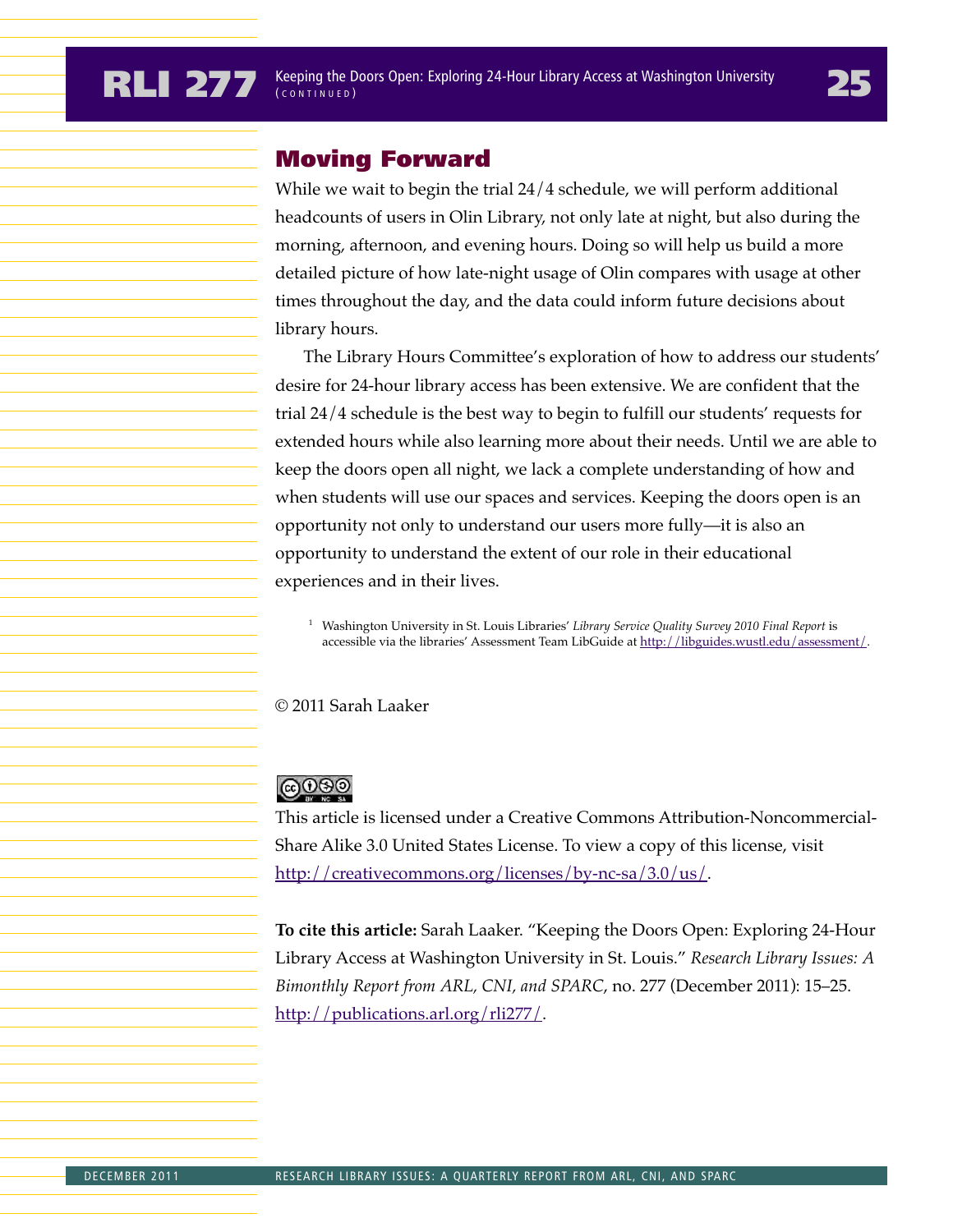## <span id="page-26-0"></span>**RLI 277**

## **News**

## ARL Announces 2011–2012 Board of Directors

Winston Tabb, Sheridan Dean of University Libraries and Museums, Johns Hopkins University, began a one-year term as President of ARL on October 13, 2011, during the ARL Membership Meeting in Washington, DC. He succeeds



Winston Tabb, ARL President 2011–2012

Carol A. Mandel, Dean of the Division of Libraries, New York University. Mandel continues to serve as a member of both the ARL Board of Directors and the ARL Executive Committee as Past President.

Also on October 13, the membership ratified the Board of Directors' election of Wendy Pradt Lougee, University Librarian and McKnight Presidential Professor, University of Minnesota, as ARL Vice President/President-Elect.

Three new Board members were elected by the membership to serve three-year terms: Joan Giesecke, Dean of Libraries, University of Nebraska–Lincoln; Judith C. Russell, Dean of University Libraries, University of Florida; and Jay

Schafer, Director of Libraries, University of Massachusetts Amherst.

Continuing elected members of the Board are: Deborah A. Carver, Philip H. Knight Dean of Libraries, University of Oregon; Carol Pitts Diedrichs, Director, University Libraries, Ohio State University; Ernie Ingles, Vice-Provost, University of Alberta; Deborah Jakubs, Rita DiGiallonardo Holloway University Librarian, Vice Provost for Library Affairs, Duke University; and Anne R. Kenney, Carl A. Kroch University Librarian, Cornell University.

Also serving on the Board in ex officio capacities are: Carton Rogers, Vice Provost and Director of Libraries, University of Pennsylvania; James F. Williams II, Dean of Libraries University of Colorado at Boulder; Ann J. Wolpert, Director of Libraries, Massachusetts Institute of Technology; and Charles B. Lowry, Executive Director, ARL.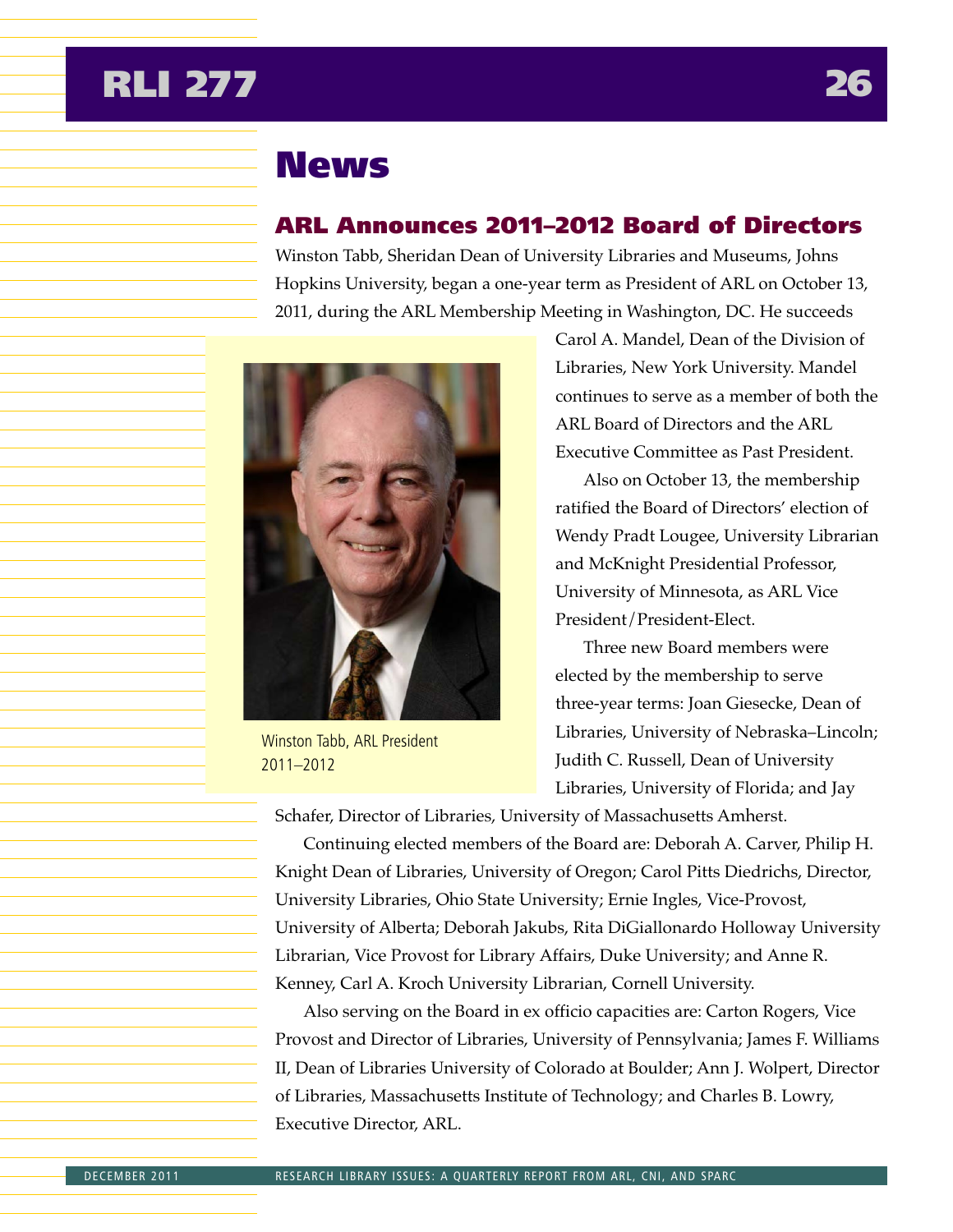## **RLI 277** News **27**

The Board is the governing body of the Association and represents the interests of ARL member libraries in directing the business of the Association, including establishing operating policies, budgets, and fiscal control; modifying the ARL mission and objectives; and representing ARL to the community.

To view a photo roster of the ARL Board of Directors, visit http://www.arl.org/arl/governance/board.shtml.

## ARL Transitions

**Hawaii:** Paula Mochida will retire as Interim University Librarian, effective, December 31, 2011. She has served the university for over 37 years, including 5 years in her current position.

**Library of Congress:** Deanna Marcum will retire as Associate Librarian for Library Services, effective December 31, 2011, after 8 years in the post. She has accepted the position of Managing Director, Ithaka S+R, effective January 1, 2012. Roberta I. Shaffer has been appointed Associate Librarian for Library Services at the Library of Congress, effective January 3, 2012. She has served as Law Librarian of Congress since August 2009.

## SPARC Transitions

**SPARC Europe:** Lars Bjørnshauge was appointed Interim Director, effective October 19, 2011. He was formerly Director of Libraries at Lund University in Sweden and a long-standing member of the SPARC Europe Board.

## Other Transitions

**Association of American University Presses (AAUP):** Peter Givler plans to retire as Executive Director, effective June 2013, after 16 years leading AAUP.

**British Library:** Lynne Brindley will step down from her position of Chief Executive at the end of July 2012, after 12 years leading the library.

## Honors

**Sul Lee** was honored by the University of Oklahoma (OU) during its annual Ring Ceremony on October 21 for his "outstanding leadership of the library system for more than 30 years." He also was selected to serve as parade marshal for the OU Homecoming Parade on October 22.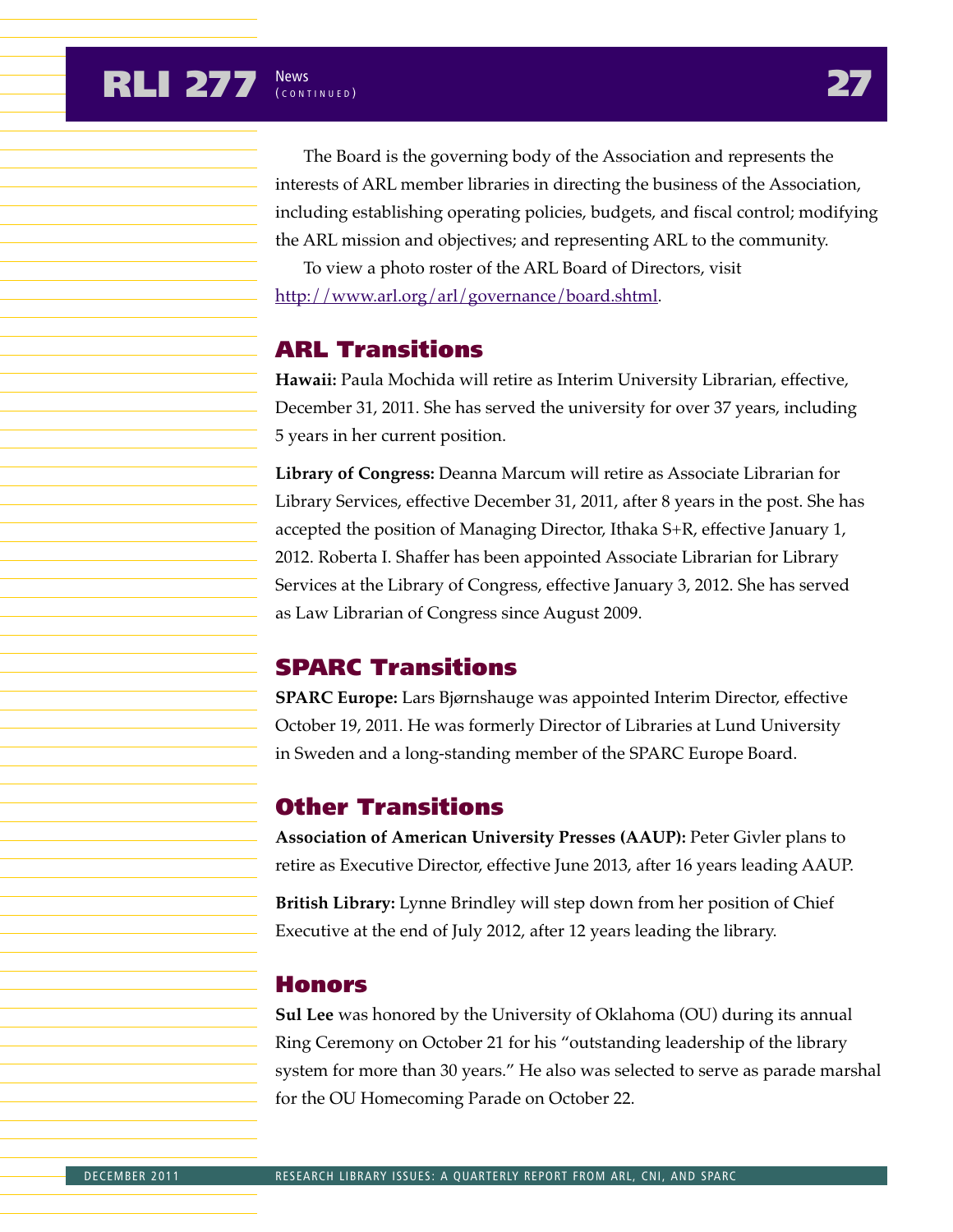### **Memorial**

#### Jan Merrill-Oldham, 1947–2011

Jan Merrill-Oldham died peacefully at her home in Cambridge, Massachusetts, on October 5, 2011, at the age of 64. As the Malloy-Rabinowitz Preservation Librarian at Harvard University, she directed the Weissman Preservation Center in the Harvard University Library and the Preservation & Imaging Services Department in the Harvard College Library from 1995 to 2010. Prior to her work at Harvard, she established the University of Connecticut Libraries' Preservation Department. While at Connecticut and Harvard, Merrill-Oldham served as a consultant to the ARL Preservation of Research Libraries Materials Committee for 15 years, helping to shape a preservation agenda for ARL and guiding the development of standards for mature preservation programs in ARL libraries. She was a leader in the preservation profession and trained many of the preservation administrators now in ARL libraries. In 2002, ARL honored Merrill-Oldham for her service to research libraries.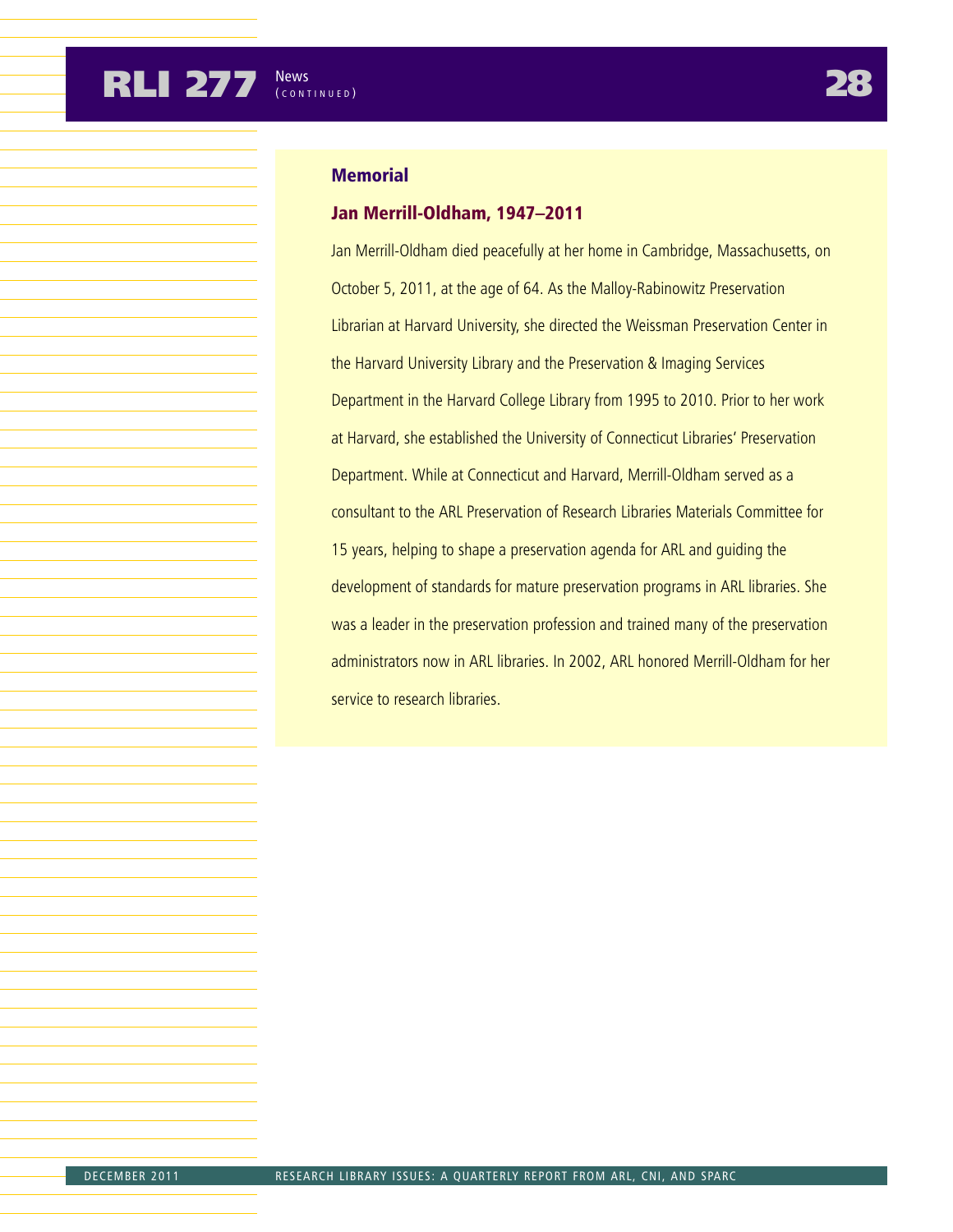<span id="page-29-0"></span>



## ARL Calendar 2012

http://www.arl.org/events/calendar/

| January 20-23      | ARL, LibQUAL+®, SPARC at ALA Midwinter<br>Dallas, Texas                                                                     |
|--------------------|-----------------------------------------------------------------------------------------------------------------------------|
| February 9-10      | <b>ARL Board Meeting</b><br>Washington, DC                                                                                  |
| <b>March 11-13</b> | <b>SPARC Open Access Meeting</b><br>Kansas City, Missouri                                                                   |
| <b>March 12-16</b> | Service Quality Evaluation Academy<br>New Orleans, Louisiana                                                                |
| April 2–3          | <b>CNI Membership Meeting</b><br>Baltimore, Maryland                                                                        |
| May $1-4$          | <b>ARL Board &amp; Membership Meetings</b><br>Chicago, Illinois                                                             |
| June 22-25         | ARL Statistics & Assessment events at ALA Annual<br>Anaheim, California                                                     |
| July 26–27         | <b>ARL Board Meeting</b><br>Washington, DC                                                                                  |
| October 9-12       | ARL Board & Membership Meetings<br>Washington, DC                                                                           |
| October 29-31      | <b>Library Assessment Conference:</b><br>Building Effective, Sustainable, Practical Assessment<br>Charlottesville, Virginia |
| December 10-11     | <b>CNI Fall Membership Meeting</b><br>Washington, DC                                                                        |